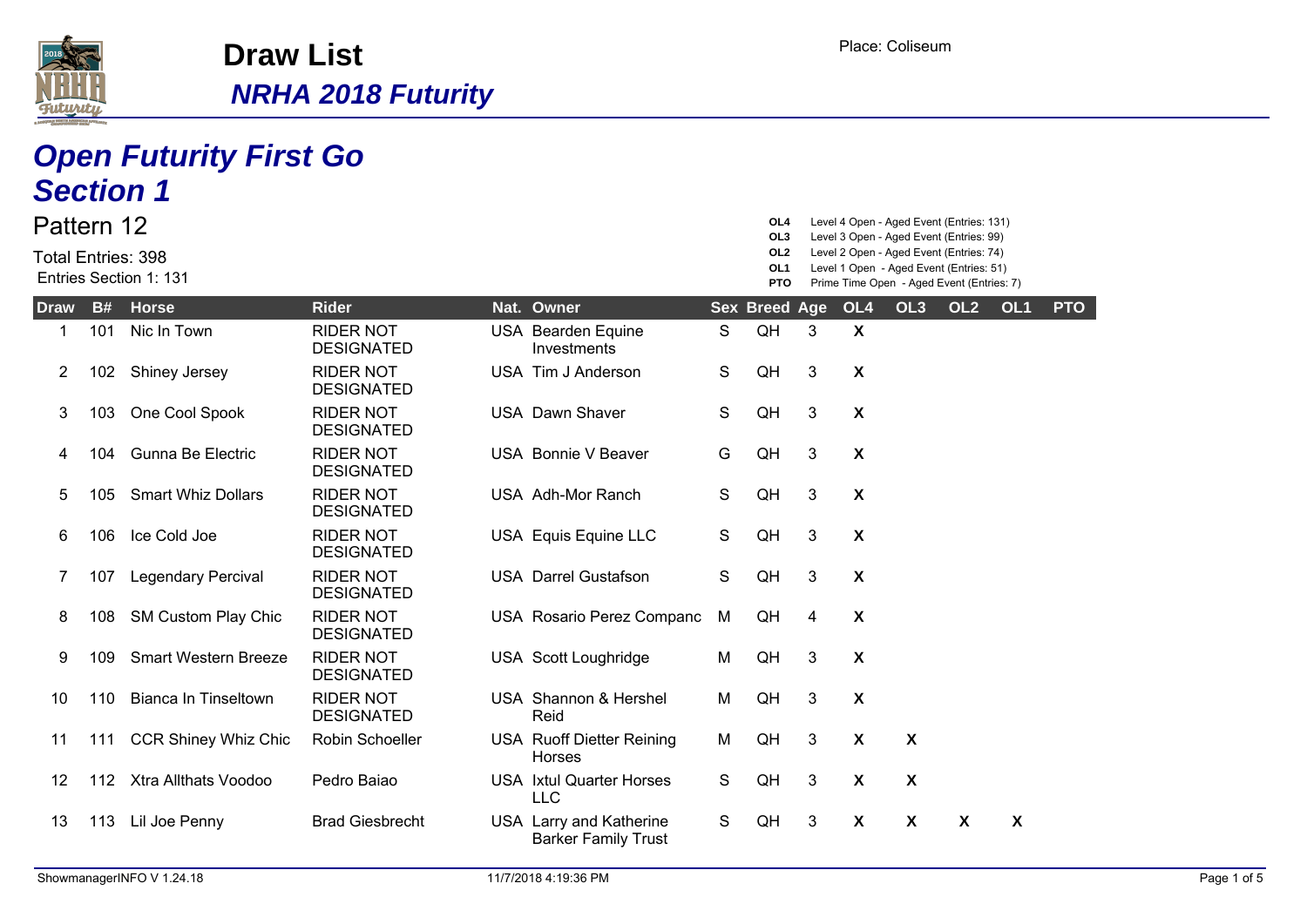| <b>Draw</b> | <b>B#</b> | <b>Horse</b>                | <b>Rider</b>                | Nat. Owner                              |             | <b>Sex Breed Age</b> |   | OL4                       | OL <sub>3</sub>           | OL <sub>2</sub>           | OL <sub>1</sub>           | <b>PTO</b> |
|-------------|-----------|-----------------------------|-----------------------------|-----------------------------------------|-------------|----------------------|---|---------------------------|---------------------------|---------------------------|---------------------------|------------|
| 14          | 114       | Gunnabeasmartwimpy          | <b>Matthew McDowell</b>     | USA Jacquelyn Massimino                 | S           | QH                   | 3 | $\boldsymbol{\mathsf{X}}$ | $\boldsymbol{\mathsf{X}}$ | $\boldsymbol{\mathsf{X}}$ | $\boldsymbol{\mathsf{X}}$ |            |
| 15          | 115       | <b>Stars And Sparks</b>     | Fernando Salgado            | USA Farm LLC Oldenburg                  | M           | QH                   | 3 | X                         | X                         |                           |                           |            |
| 16          | 116       | Gunnertime                  | Mirjam Stillo               | USA Kimberly K Tillman                  | S           | QH                   | 3 | X                         | X                         | X                         |                           |            |
| 17          | 117       | <b>Tricky Walla Whiz</b>    | Cody Cowdell                | USA Rod & Lisa Cowdell                  | S           | QH                   | 3 | X                         | X                         | X                         | X                         |            |
| 18          | 118       | Codalicious                 | Joe S Schmidt               | USA Barn 66 LLC                         | M           | QH                   | 3 | X                         | X                         | X                         | $\boldsymbol{\mathsf{X}}$ |            |
| 19          | 119       | Mobbed In Manhattan         | <b>Matthew Hudson</b>       | <b>CAN</b> Serge Primeau                | S           | QH                   | 3 | $\boldsymbol{X}$          | X                         | X                         |                           |            |
| 20          | 120       | <b>Goodness Graces</b>      | Alex Blackman               | USA Shannon & Hershel<br>Reid           | G           | QH                   | 3 | X                         | X                         | $\boldsymbol{\mathsf{X}}$ | $\boldsymbol{\mathsf{X}}$ |            |
| 21          | 121       | Peppys Electric             | Russell A Ratkowski, Jr     | <b>USA Bridget Seeland</b>              | G           | QH                   | 3 | X                         |                           |                           |                           |            |
| 22          | 122       | <b>Electric Gunman</b>      | <b>Matthew Noel Palmer</b>  | <b>USA David Pratt</b>                  | S           | QH                   | 3 | X                         |                           |                           |                           |            |
| 23          | 123       | The Nu Revolution           | Stephen T Siadik, Jr        | USA Kelly A Lamb                        | G           | QH                   | 3 | X                         | X                         | X                         | X                         |            |
| 24          | 124       | Kallies Magnum Dream        | <b>Richard Pokluda</b>      | USA Rancho Sereno LLC                   | M           | QH                   | 3 | X                         | X                         | X                         | X                         |            |
| 25          | 125       | Ruf N Shine                 | Josh Murphy                 | USA Vaughn C Zimmerman                  | M           | QH                   | 3 | X                         | $\boldsymbol{\mathsf{X}}$ |                           |                           |            |
| 26          | 126       | HF Money N The Mob          | Shannon L Rafacz            | <b>USA Robert A Rosenfeld</b>           | S           | QH                   | 3 | X                         | X                         | X                         | $\boldsymbol{\mathsf{X}}$ |            |
| 27          | 127       | Berry Lil Cash              | <b>Brent Loseke</b>         | <b>USA Brent Loseke</b>                 | S           | QH                   | 3 | X                         | X                         | X                         | $\boldsymbol{\mathsf{X}}$ | X          |
| 28          | 128       | Americasnextdiamond         | Sean McBurney               | <b>USA Rhodes River Ranch</b>           | M           | QH                   | 3 | X                         | X                         | $\boldsymbol{\mathsf{X}}$ |                           |            |
| 29          | 129       | <b>Electric Genetics</b>    | <b>Martin Muehlstaetter</b> | USA The Electric Partnership            | $\mathsf S$ | QH                   | 3 | X                         | X                         |                           |                           |            |
| 30          | 130       | Im A Spookn Gun             | Hava Vital                  | USA Rocking M Equestrian<br>Center      | M           | QH                   | 3 | X                         | $\boldsymbol{\mathsf{X}}$ | $\boldsymbol{\mathsf{X}}$ | $\boldsymbol{\mathsf{X}}$ |            |
| 31          | 131       | <b>ARC Harvey</b>           | Jordan Larson               | USA 9 Mile Ranch                        | S           | PH                   | 3 | X                         |                           |                           |                           |            |
| 32          | 132       | <b>Blackjack N Diamonds</b> | Sarah Lafferty              | USA Cross C Ranch                       | S           | QH                   | 3 | X                         | X                         | X                         | $\boldsymbol{\mathsf{X}}$ |            |
| 33          | 133       | Nicadualdunitagain          | <b>Matthew Armenta</b>      | <b>USA Lindsey Raymond</b>              | S           | QH                   | 3 | X                         | $\boldsymbol{\mathsf{X}}$ | $\boldsymbol{\mathsf{X}}$ |                           |            |
| 34          | 134       | Renda Gunna Shine           | Gabriel B Diano             | <b>USA Maria Buey Arietti</b>           | S           | QH                   | 3 | X                         | $\boldsymbol{\mathsf{X}}$ |                           |                           |            |
| 35          | 135       | Money Carlo                 | Andrea Fappani              | <b>USA C Ross Conner</b>                | S           | QH                   | 3 | $\boldsymbol{\mathsf{X}}$ |                           |                           |                           |            |
| 36          | 136       | Face Chics Love             | <b>Brent Naylor</b>         | USA Hickory Creek Ranch<br><b>LLC</b>   | S           | QH                   | 3 | $\boldsymbol{\mathsf{X}}$ | $\boldsymbol{\mathsf{X}}$ | $\boldsymbol{\mathsf{X}}$ |                           |            |
| 37          | 137       | <b>Little Thunder Whiz</b>  | Patrice St-Onge             | <b>USA Cheryl Lauder</b>                | S           | QH                   | 3 | X                         | X                         | X                         |                           |            |
| 38          | 138       | Spooks Cherry Bomb          | Eduardo Salgado             | USA Bobby E Lewis                       | M           | QH                   | 3 | X                         |                           |                           |                           |            |
| 39          | 139       | Shininintinseltown          | Jesse Beckley               | CAN Shayla M Malmberg                   | S           | QH                   | 3 | $\boldsymbol{\mathsf{X}}$ | $\boldsymbol{\mathsf{X}}$ | $\boldsymbol{\mathsf{X}}$ |                           |            |
| 40          | 140       | Alittlewhitetrash           | Duane W Latimer             | USA Peter A Morgan<br>Courtney R Morgan | S           | QH                   | 3 | X                         |                           |                           |                           |            |
| 41          | 141       | Xtra Blueeyed Voodoo        | <b>Trevor Elliott Dare</b>  | <b>USA</b> Janice Laney                 | S           | QH                   | 3 | X                         |                           |                           |                           |            |
| 42          | 142       | Thug Life                   | Dany Tremblay               | USA Ruth A Hamlin<br>Pascale Giroux     | S           | QH                   | 3 | $\pmb{\chi}$              |                           |                           |                           |            |
| 43          | 143       | Gunna Go Topless            | Stefano Calcagnini          | <b>USA Luigi Parise</b>                 | M           | QH                   | 3 | X                         | X                         |                           |                           |            |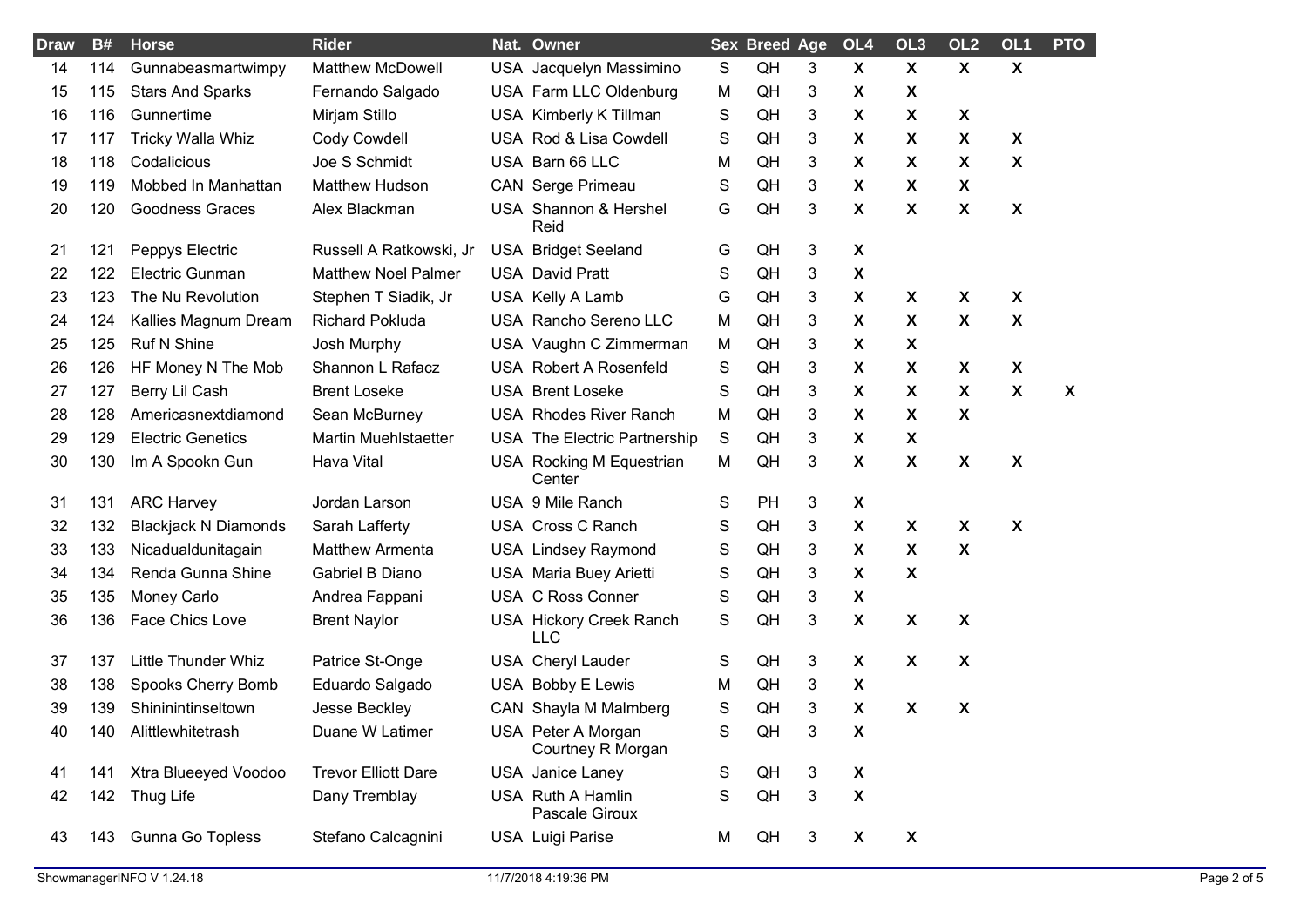| <b>Draw</b> | B#  | <b>Horse</b>              | <b>Rider</b>               | Nat. Owner                                     |   | <b>Sex Breed Age</b> |   | OL4                       | OL <sub>3</sub>           | OL <sub>2</sub>           | OL1                       | <b>PTO</b> |
|-------------|-----|---------------------------|----------------------------|------------------------------------------------|---|----------------------|---|---------------------------|---------------------------|---------------------------|---------------------------|------------|
| 44          | 144 | <b>Bud Black Knight</b>   | Barbara Bouchard           | <b>CAN</b> Martin Corbeil                      | S | QH                   | 3 | X                         | $\boldsymbol{\mathsf{X}}$ | $\boldsymbol{\mathsf{X}}$ |                           |            |
| 45          | 145 | Houston Hanky Panky       | Shane Allen Brown          | USA Glo L Tazi                                 | M | QH                   | 3 | X                         | X                         | X                         | X                         |            |
| 46          | 146 | Nite N Hollywood          | Patrick R Flaherty         | <b>USA Marc Gordon</b>                         | S | QH                   | 3 | X                         | X                         |                           |                           |            |
| 47          | 147 | <b>Electric Shine</b>     | <b>Glen Arthur Estival</b> | <b>USA</b> Greg Burchett                       | S | QH                   | 3 | X                         | X                         | X                         | X                         |            |
| 48          | 148 | Donttinkerwithmygun       | Nicole Schneider           | USA Triple U Quarter Horses<br><b>LLC</b>      | M | QH                   | 3 | X                         | X                         | $\boldsymbol{\mathsf{X}}$ | $\boldsymbol{\mathsf{X}}$ |            |
| 49          | 149 | Gunnarickashay            | Casey L Deary              | USA Jody L Puno<br>Jolan C Puno                | S | QH                   | 3 | X                         |                           |                           |                           |            |
| 50          | 150 | Xtra Lace And Sugar       | <b>Marie Kleiner</b>       | <b>USA Silver Spurs Equine</b>                 | M | QH                   | 3 | X                         | X                         | X                         | $\boldsymbol{\mathsf{X}}$ |            |
| 51          | 151 | <b>Steady Mercedes</b>    | <b>Rocky Dare</b>          | USA Michael D Schweiger                        | S | QH                   | 3 | $\boldsymbol{\mathsf{X}}$ | X                         | $\boldsymbol{\mathsf{X}}$ |                           | X          |
| 52          | 152 | Cash In The Trash         | Jeromy J Lipps             | USA Gene Vandeberg                             | S | QH                   | 3 | X                         | $\boldsymbol{\mathsf{X}}$ |                           | $\boldsymbol{\mathsf{X}}$ |            |
| 53          | 153 | Dun With Guns             | Debbie L Brown             | USA Turnabout Farm Inc                         | S | QH                   | 3 | X                         | X                         | X                         | X                         |            |
| 54          | 154 | Trashinya                 | Mark J Rafacz              | USA Frank L Costantini Jr                      | S | QH                   | 3 | X                         | X                         | X                         | $\boldsymbol{\mathsf{X}}$ | X          |
| 55          | 155 | Mob Dolled Up             | John A Irish               | USA Deborah F Walker                           | M | QH                   | 3 | X                         | X                         | X                         | X                         |            |
| 56          | 156 | Jersey Boys               | Michael D Davis            | <b>USA David McBurney</b>                      | S | QH                   | 3 | X                         | $\boldsymbol{\mathsf{X}}$ | $\boldsymbol{\mathsf{X}}$ | $\boldsymbol{\mathsf{X}}$ |            |
| 57          | 157 | Gunnersrufride            | Tom McCutcheon             | <b>USA Richard M Vernon</b>                    | S | QH                   | 3 | X                         |                           |                           |                           |            |
| 58          | 158 | <b>Wreckless Chic</b>     | <b>Ben S Baldus</b>        | <b>USA Brooke Wharton</b>                      | M | QH                   | 3 | X                         | X                         | X                         | $\boldsymbol{\mathsf{X}}$ |            |
| 59          | 159 | Ms Pale Face Penny        | Sterling T Slemp           | <b>USA Heather Slemp</b>                       | M | QH                   | 3 | X                         | X                         | X                         | X                         |            |
| 60          | 160 | Strawberry Icee           | Becky J Shelton            | <b>USA Lesley Braun</b><br>Kaylee Jo Braun     | M | QH                   | 3 | X                         | X                         | $\boldsymbol{\mathsf{X}}$ | $\boldsymbol{\mathsf{X}}$ |            |
| 61          | 161 | Wimpy Code Red            | <b>Brandon Brant</b>       | USA Joel W Percival, DVM                       | S | QH                   | 3 | X                         |                           |                           |                           |            |
| 62          | 162 | A Vintage Smoke           | Jason Vanlandingham        | <b>USA Diane Mesmer</b>                        | S | QH                   | 3 | $\boldsymbol{\mathsf{X}}$ |                           |                           |                           |            |
| 63          | 163 | Suisse Code               | Shawn W Flarida            | USA Fritz Leeman                               | S | QH                   | 3 | X                         |                           |                           |                           |            |
| 64          | 164 | Mob Calls Me Wayne        | Josiane Gauthier           | USA Robbin E Longwell                          | S | QH                   | 3 | X                         | X                         | $\boldsymbol{\mathsf{X}}$ |                           |            |
| 65          | 165 | Fridee Spook              | Luke Gagnon                | USA Luke Gagnon                                | S | QH                   | 3 | X                         | X                         |                           |                           |            |
| 66          | 166 | Just Jane                 | Joshua C Visser            | <b>USA Wendy Rhoads</b>                        | M | QH                   | 3 | X                         | X                         | $\boldsymbol{\mathsf{X}}$ | $\boldsymbol{\mathsf{X}}$ |            |
| 67          | 167 | <b>Bulletproof Shiner</b> | Arno Honstetter            | USA Lindsay Lee Kovick                         | S | QH                   | 3 | X                         | X                         |                           |                           |            |
| 68          | 168 | Rein Chec                 | Jarvis M Anderson          | USA Other King Ranch                           | S | QH                   | 3 | X                         | X                         | X                         |                           |            |
| 69          | 169 | SV Miss Fancey Gun        | Cheyenne D Leon            | USA James C Fanello                            | M | QH                   | 3 | X                         | $\boldsymbol{\mathsf{X}}$ | $\boldsymbol{\mathsf{X}}$ | $\boldsymbol{\mathsf{X}}$ |            |
| 70          | 170 | <b>Scarlet Charmer</b>    | Abby Lengel                | <b>USA</b> Arcese Quarter Horses<br><b>USA</b> | M | QH                   | 3 | X                         | X                         |                           |                           |            |
| 71          | 171 | High Class Trash          | <b>Tracer S Gilson</b>     | USA Loren Booth                                | M | QH                   | 3 | X                         | X                         |                           |                           |            |
| 72          | 172 | <b>Reining Guns</b>       | Abigayle Mixon             | <b>USA Kristy Chandler</b>                     | M | QH                   | 3 | X                         | X                         | X                         |                           |            |
| 73          | 173 | Gunnshine                 | Jackson A Porath           | USA Saddle Horn Farms LLC                      | S | QH                   | 3 | X                         | $\boldsymbol{\mathsf{X}}$ | $\pmb{\mathsf{X}}$        | $\boldsymbol{\mathsf{X}}$ |            |
| 74          | 174 | Chex Out My Tinsel        | Kari Anna Klingenberg      | <b>USA Foothills Farm</b>                      | M | QH                   | 3 | $\boldsymbol{\mathsf{X}}$ | $\pmb{\mathsf{X}}$        | $\boldsymbol{\mathsf{X}}$ |                           |            |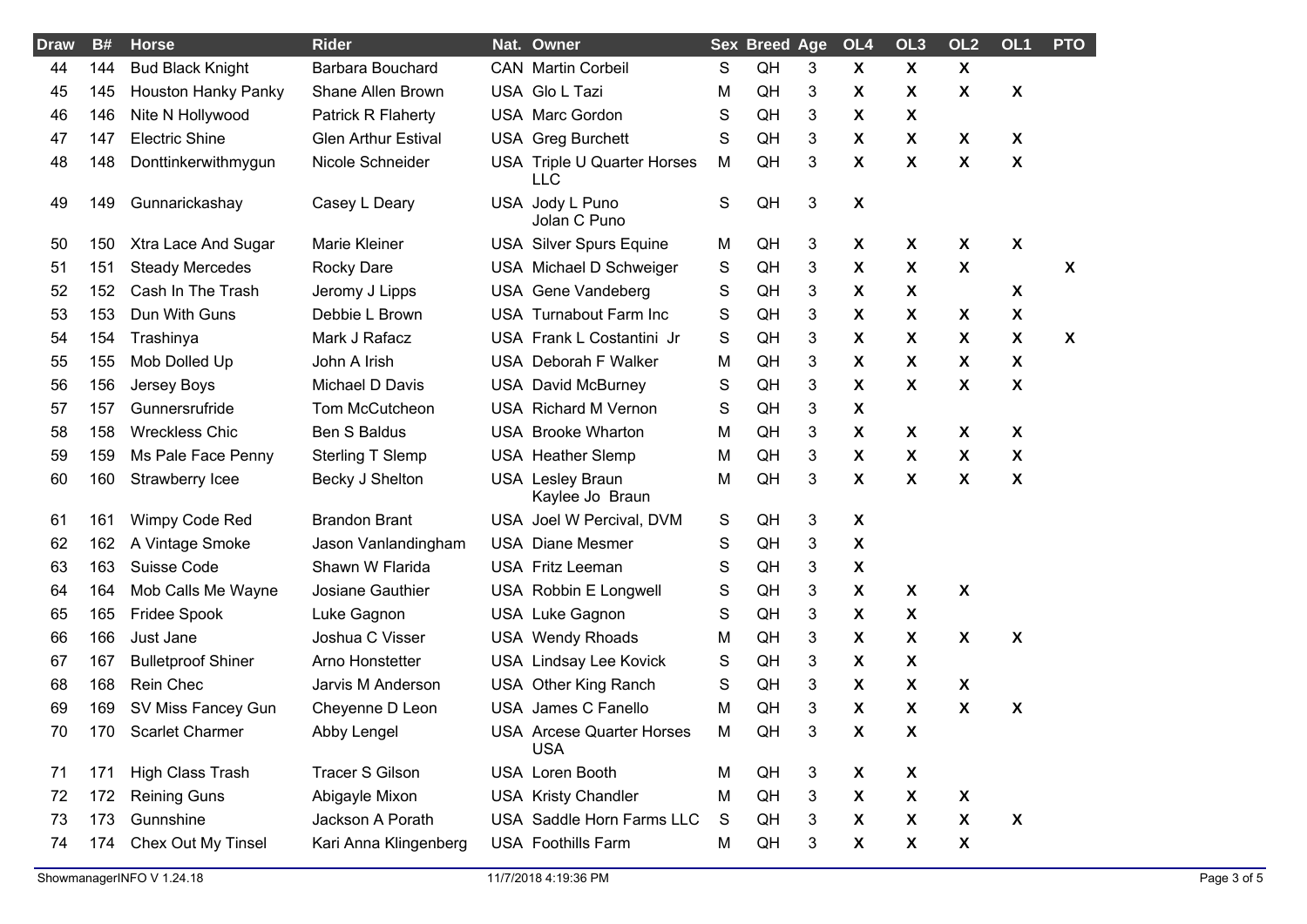| <b>Draw</b> | <b>B#</b> | <b>Horse</b>                | <b>Rider</b>             | Nat. Owner                                         |             | <b>Sex Breed Age</b> |   | OL4                       | OL <sub>3</sub>           | OL <sub>2</sub>           | OL <sub>1</sub>           | <b>PTO</b> |
|-------------|-----------|-----------------------------|--------------------------|----------------------------------------------------|-------------|----------------------|---|---------------------------|---------------------------|---------------------------|---------------------------|------------|
| 75          | 175       | Imacromedoutsurvivor        | Jeff Buckley             | USA JRG Cattle Co.                                 | S           | QH                   | 3 | X                         | X                         | X                         | $\boldsymbol{\mathsf{X}}$ |            |
| 76          | 176       | <b>RS Code For Smart</b>    | Austin Lee Roush         | <b>USA Robert A Sutherland</b>                     | S           | QH                   | 3 | X                         | X                         | $\boldsymbol{\mathsf{X}}$ | X                         |            |
| 77          | 177       | Gunnys Big Hombre           | <b>Billy Creech</b>      | <b>USA Allen Thornton</b>                          | S           | QH                   | 3 | X                         | X                         | X                         | $\boldsymbol{\mathsf{X}}$ |            |
| 78          | 178       | <b>Cee Miss Princess</b>    | Cody Sapergia            | USA George R Bell<br>Carol Bell                    | М           | QH                   | 3 | $\mathsf{x}$              | $\mathbf x$               | $\boldsymbol{\mathsf{x}}$ |                           |            |
| 79          | 179       | Dolls Dun It Again          | Yonathan Baruch          | <b>USA Marc Gordon</b>                             | М           | QH                   | 3 | X                         | X                         |                           |                           |            |
| 80          | 180       | <b>Sugartown Express</b>    | <b>Todd Sommers</b>      | USA Deborah M Strahman                             | $\mathbf S$ | QH                   | 3 | $\boldsymbol{\mathsf{x}}$ | $\mathbf{x}$              |                           |                           | <b>X</b>   |
| 82          | 182       | Gunnersspecialwoman         | <b>Justin Michels</b>    | USA Ryon J Simon                                   | М           | QH                   | 3 | $\boldsymbol{\mathsf{X}}$ | $\mathbf x$               |                           |                           |            |
| 83          | 183       | Magnatize                   | Adam Hendrickson         | USA Judy Box                                       | G           | QH                   | 3 | X                         | X                         |                           |                           |            |
| 84          | 184       | Miss Spangled               | Jacob A Ballard          | <b>USA Calvin Burger</b>                           | М           | QH                   | 3 | X                         | $\mathbf x$               | X                         | $\boldsymbol{\mathsf{X}}$ |            |
| 85          | 185       | <b>Reminics Access Code</b> | Benjamin L Gerst         | <b>USA Mallory M Olisar</b>                        | G           | QH                   | 3 | X                         | $\mathbf x$               | $\boldsymbol{\mathsf{X}}$ | $\boldsymbol{\mathsf{X}}$ | X          |
| 86          | 186       | KR Ima Trashya              | Kole Price               | <b>USA Lesley Martin</b>                           | G           | QH                   | 3 | X                         |                           |                           |                           |            |
| 87          | 187       | Electric Ice                | Dallas D Cunningham      | USA Nikki Dorau                                    | $\mathbf S$ | QH                   | 3 | $\mathsf{x}$              | X                         | $\boldsymbol{\mathsf{X}}$ | $\boldsymbol{\mathsf{X}}$ |            |
| 88          | 188       | Smore Oak N Cody            | Jerry W Fowler           | <b>USA</b> Wanderin Star Ranch                     | S           | QH                   | 3 | X                         | X                         | X                         | $\boldsymbol{\mathsf{X}}$ |            |
| 89          | 189       | Vintage Jewels              | Dell J Hendricks         | <b>USA Kristi G Clark</b>                          | S           | QH                   | 3 | X                         | $\mathbf x$               |                           |                           |            |
| 90          | 190       | <b>Codey Spark</b>          | Sean Johnson             | <b>USA Kinsey Paige Fling</b>                      | G           | QH                   | 3 | X                         | X                         | X                         |                           |            |
| 91          | 191       | MMB Spook Gotta Girl        | Francesco Martinotti     | USA Giovanni Cioli                                 | М           | QH                   | 3 | X                         | X                         | $\boldsymbol{\mathsf{X}}$ |                           |            |
| 92          | 192       | <b>Surprizing Whiz</b>      | Shannon Quinlan          | USA Katsy Leeman                                   | S           | QH                   | 3 | $\boldsymbol{\mathsf{X}}$ | X                         | $\boldsymbol{\mathsf{X}}$ | $\boldsymbol{\mathsf{X}}$ |            |
| 93          | 193       | Steady Holiday Cash         | <b>Edward L Harrison</b> | USA Sliding S Farm                                 | S           | QH                   | 3 | $\boldsymbol{\mathsf{X}}$ | $\boldsymbol{\mathsf{X}}$ | $\pmb{\chi}$              | $\pmb{\chi}$              |            |
| 94          | 194       | TR Pats Hitman              | <b>Francis Mercier</b>   | USA Erin L McFarland                               | G           | QH                   | 3 | X                         | X                         | X                         | $\boldsymbol{\mathsf{X}}$ |            |
| 95          | 195       | <b>TKO</b>                  | Patti B Brownshadel      | USA Patti B Brownshadel                            | S           | QH                   | 3 | X                         | X                         | X                         | $\boldsymbol{\mathsf{X}}$ |            |
| 96          | 196       | <b>Sure Steps</b>           | Jimmy Van Der Hoeven     | <b>USA Kimberly French Horner</b>                  | G           | QH                   | 3 | X                         | X                         |                           |                           |            |
| 97          | 197       | Penny Whize                 | <b>Emily Emerson</b>     | USA Susan R. Geiger                                | M           | QH                   | 3 | X                         | X                         | $\boldsymbol{\mathsf{X}}$ | $\boldsymbol{\mathsf{X}}$ |            |
| 98          | 198       | <b>Mobsters Fancy Gun</b>   | Loris Epis               | CAN Gaynia Revenberg                               | S           | QH                   | 3 | X                         |                           |                           |                           |            |
| 99          | 199       | Maverick The Gun Boy        | Andy J Chwala            | <b>USA Leslie Rinehart</b>                         | S           | QH                   | 3 | X                         | $\mathbf x$               | $\boldsymbol{\mathsf{X}}$ | $\boldsymbol{\mathsf{X}}$ |            |
| 100         | 200       | Macho In My Dreams          | Peter Defreitas          | USA Double Run Farm                                | S           | QH                   | 3 | $\boldsymbol{\mathsf{X}}$ |                           |                           |                           |            |
| 101         | 201       | Americas Gunslinger         | <b>Matt Mills</b>        | <b>USA Rancho Delux LLC</b>                        | S           | QH                   | 3 | X                         | X                         |                           |                           |            |
| 102         | 202       | Hes Vintage Dunit           | Pierre-Luc Phaneuf       | <b>USA Hes Vintage Dunit</b><br>Partnership        | S           | QH                   | 3 | X                         | $\boldsymbol{\mathsf{X}}$ | X                         |                           |            |
| 103         | 203       | Wimpysred Gaylena           | Max Fontana              | USA Mary S Brown                                   | М           | QH                   | 3 | X                         | $\mathsf{x}$              | $\boldsymbol{\mathsf{X}}$ | $\boldsymbol{\mathsf{X}}$ |            |
| 104         | 204       | <b>Gunnaout Shine Ya</b>    | <b>Brian Bell</b>        | USA Rolling Hills Ranch LLC                        | S           | QH                   | 3 | X                         |                           |                           |                           |            |
| 105         | 205       | Chicowhiz                   | Martin L Larcombe        | USA Larissa Rizzi                                  | S           | QH                   | 3 | $\boldsymbol{\mathsf{X}}$ |                           |                           |                           |            |
| 106         | 206       | Hollygun Nite               | Benjamin Beckett         | <b>USA Mosing Performance</b><br><b>Horses LLC</b> | S           | QH                   | 3 | X                         | X                         | $\boldsymbol{\mathsf{X}}$ | $\boldsymbol{\mathsf{X}}$ |            |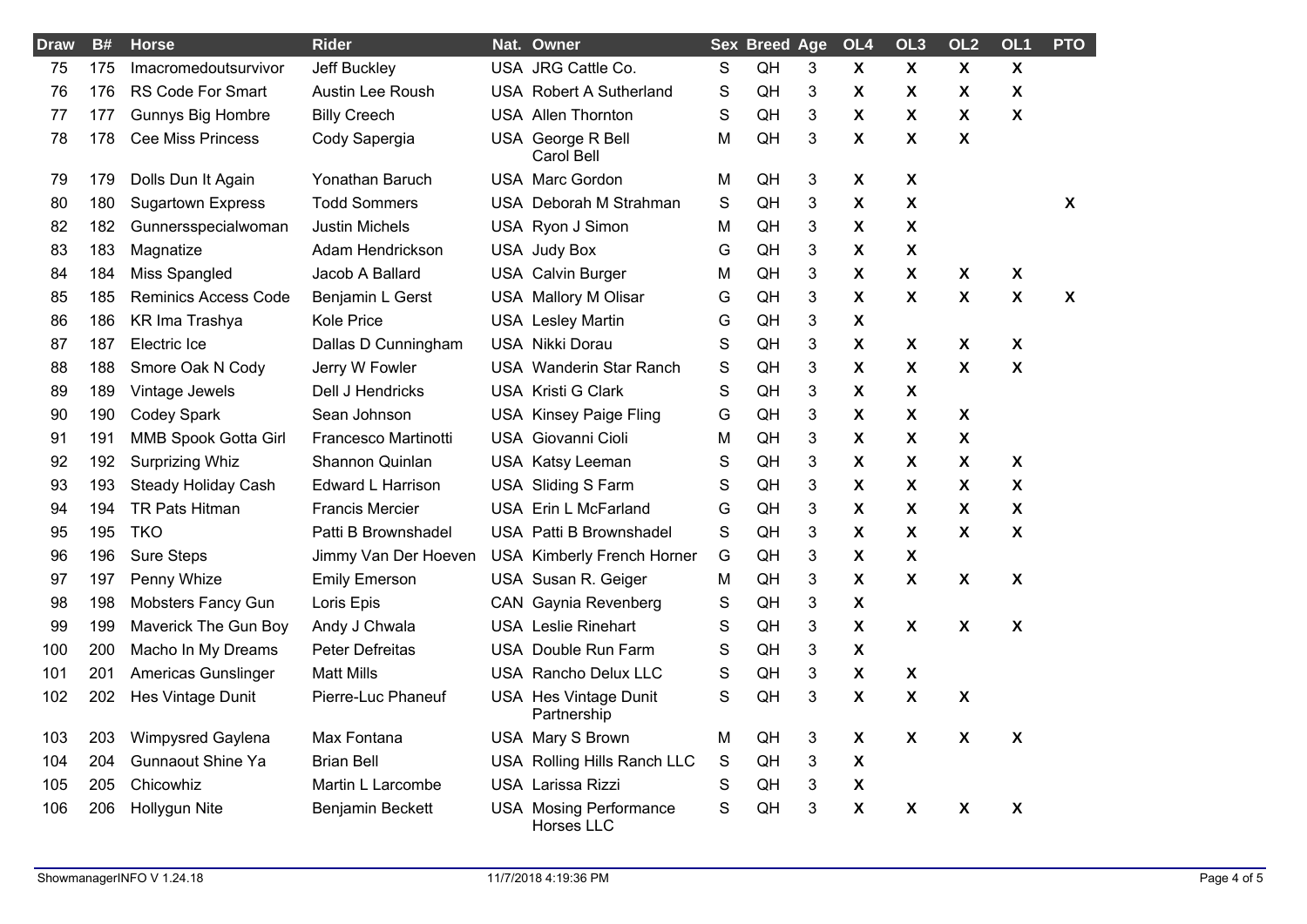| <b>Draw</b> | B#  | <b>Horse</b>                | <b>Rider</b>             | Nat. Owner                                      |             | <b>Sex Breed Age</b> |   | OL <sub>4</sub>           | OL <sub>3</sub>           | OL <sub>2</sub>           | OL <sub>1</sub>           | <b>PTO</b> |
|-------------|-----|-----------------------------|--------------------------|-------------------------------------------------|-------------|----------------------|---|---------------------------|---------------------------|---------------------------|---------------------------|------------|
| 107         | 207 | Stop For Whizkey            | <b>Todd A Bergen</b>     | <b>USA Rhodes River Ranch</b>                   | S           | QH                   | 3 | $\boldsymbol{\mathsf{X}}$ | $\boldsymbol{\mathsf{X}}$ |                           |                           |            |
| 108         | 208 | TR Patsdreaminofgold        | Gabe D Hutchins          | <b>USA Tamarack Ranch LLC</b>                   | S           | QH                   | 3 | X                         |                           |                           |                           |            |
| 109         | 209 | Smart As Hail               | <b>Mathieu Buton</b>     | <b>USA</b> Addie Shelton                        | М           | QH                   | 3 | X                         | $\boldsymbol{\mathsf{X}}$ |                           |                           |            |
| 110         | 210 | Sparks Gunna Trashya        | <b>Billy G Williams</b>  | USA Eitan Abu                                   | S           | QH                   | 3 | X                         | X                         | $\boldsymbol{\mathsf{X}}$ |                           |            |
| 111         | 211 | Sparks Gotta Whiz           | Kyle Shaw                | USA Robert Santagata                            | М           | QH                   | 3 | X                         | $\boldsymbol{\mathsf{X}}$ | $\boldsymbol{\mathsf{X}}$ | $\boldsymbol{\mathsf{X}}$ |            |
| 112         | 212 | <b>Lil Ruf Spook</b>        | Shauna Larcombe          | <b>USA</b> Rosanne Sternberg                    | S           | QH                   | 3 | X                         | X                         | $\boldsymbol{\mathsf{X}}$ |                           | X          |
| 113         | 213 | <b>Dunits Nite Rider</b>    | <b>Garrett Thurner</b>   | USA Cynthia A (Cindy)<br>Phillips               | S           | QH                   | 3 | X                         | X                         | $\boldsymbol{\mathsf{X}}$ | $\boldsymbol{\mathsf{X}}$ |            |
| 114         | 214 | Gottagettaprettyrun         | <b>Todd Martin</b>       | <b>USA</b> Melissa Land                         | М           | QH                   | 3 | X                         | X                         | X                         | $\boldsymbol{\mathsf{X}}$ |            |
| 115         | 215 | Majors Chic Magnet          | Jason Scott Torpey       | <b>USA Torpey Performance</b><br><b>Horses</b>  | $\mathbf S$ | QH                   | 3 | $\pmb{\mathsf{X}}$        | $\boldsymbol{\mathsf{X}}$ | $\boldsymbol{\mathsf{X}}$ | $\boldsymbol{\mathsf{X}}$ |            |
| 116         | 216 | <b>Trash Talkin Time</b>    | <b>Martin Audet</b>      | CAN Maya Stessin                                | S           | QH                   | 3 | $\boldsymbol{\mathsf{X}}$ | $\boldsymbol{\mathsf{X}}$ | $\boldsymbol{\mathsf{X}}$ | $\boldsymbol{\mathsf{X}}$ |            |
| 117         | 217 | <b>Starbucks Chic Dream</b> | James N (Trey) Pool III  | USA Jennie L Ellis                              | М           | QH                   | 3 | $\boldsymbol{\mathsf{X}}$ | X                         | $\boldsymbol{\mathsf{X}}$ |                           |            |
| 118         | 218 | <b>Dream Revolution</b>     | Sean Johnson             | USA Joseph M Prause                             | G           | QH                   | 3 | X                         | $\boldsymbol{\mathsf{X}}$ | $\boldsymbol{\mathsf{X}}$ |                           |            |
| 119         | 219 | Midnite Whizkey Run         | Linde Von Koeding        | <b>USA Sarah Dawe</b>                           | S           | QH                   | 3 | $\boldsymbol{\mathsf{X}}$ | $\boldsymbol{\mathsf{X}}$ | $\boldsymbol{\mathsf{X}}$ | $\boldsymbol{\mathsf{X}}$ |            |
| 120         | 220 | <b>Whizkey Chic</b>         | <b>Mandy Faust</b>       | <b>USA Allison G Sutton</b>                     | M           | QH                   | 3 | X                         | X                         | $\boldsymbol{\mathsf{X}}$ | $\boldsymbol{\mathsf{X}}$ |            |
| 121         | 221 | Chic Nics Dream             | Ann Salmon               | <b>USA</b> Mosing Performance<br>Horses LLC     | М           | QH                   | 3 | X                         | X                         | $\boldsymbol{\mathsf{X}}$ |                           |            |
| 122         | 222 | Xtra Needs A Drink          | Lorinaldo S Gomes        | USA Thiago Boechat                              | S           | QH                   | 3 | X                         | $\boldsymbol{\mathsf{X}}$ | $\boldsymbol{\mathsf{X}}$ | $\boldsymbol{\mathsf{X}}$ |            |
| 123         | 223 | Nosmokinintinsletown        | Nathan T Piper           | USA Shannon & Hershel<br>Reid                   | S           | QH                   | 3 | $\boldsymbol{\mathsf{X}}$ | X                         |                           |                           |            |
| 124         | 224 | Mister Customized           | Sam L Schaffhauser       | <b>USA Robert L Peterson</b>                    | G           | QH                   | 3 | $\boldsymbol{\mathsf{X}}$ | $\boldsymbol{\mathsf{X}}$ |                           |                           |            |
| 125         | 225 | <b>Gunshine On Line</b>     | <b>Justin W Mathison</b> | USA Mary A Jansma                               | М           | QH                   | 3 | X                         | $\boldsymbol{\mathsf{X}}$ | $\boldsymbol{\mathsf{X}}$ |                           |            |
| 126         | 226 | Dun For The Nite            | Franco Bertolani         | <b>USA Cardinal Hill Training</b><br>Center LLC | S           | QH                   | 3 | $\boldsymbol{\mathsf{X}}$ |                           |                           |                           |            |
| 127         | 227 | Pale Face Whiz              | Michael D. McEntire      | <b>USA</b> Everett Wiggins<br>Karen L Wiggins   | S           | QH                   | 3 | $\boldsymbol{\mathsf{X}}$ | $\boldsymbol{\mathsf{X}}$ |                           |                           | X.         |
| 128         | 228 | <b>Prize Gotta Shine</b>    | Dean B Brown             | USA Robert Santagata                            | S           | QH                   | 3 | X                         |                           |                           |                           |            |
| 129         | 229 | Xtra Little Playgirl        | Matthew M Flarida        | USA Patrice D Schreiber                         | Μ           | QH                   | 3 | $\pmb{\mathsf{X}}$        | $\boldsymbol{\mathsf{X}}$ | $\boldsymbol{\mathsf{X}}$ | $\boldsymbol{\mathsf{X}}$ |            |
| 130         | 230 | <b>Shooting Off Sparks</b>  | Riccardo Nicolazzi       | <b>USA Freddie Brasfield</b>                    | S           | QH                   | 3 | $\boldsymbol{\mathsf{X}}$ | $\boldsymbol{\mathsf{X}}$ | $\boldsymbol{\mathsf{X}}$ |                           |            |
| 131         | 231 | Pale Quistador              | Craig C Schmersal        | USA B S Syndicate                               | S           | QH                   | 3 | X                         |                           |                           |                           |            |
| 132         | 232 | Macho In My Mercedes        | Amanda F Yarbrough       | USA Donald C Burgy                              | S           | QH                   | 3 | X                         | $\boldsymbol{\mathsf{X}}$ | $\boldsymbol{\mathsf{X}}$ | $\pmb{\mathsf{X}}$        |            |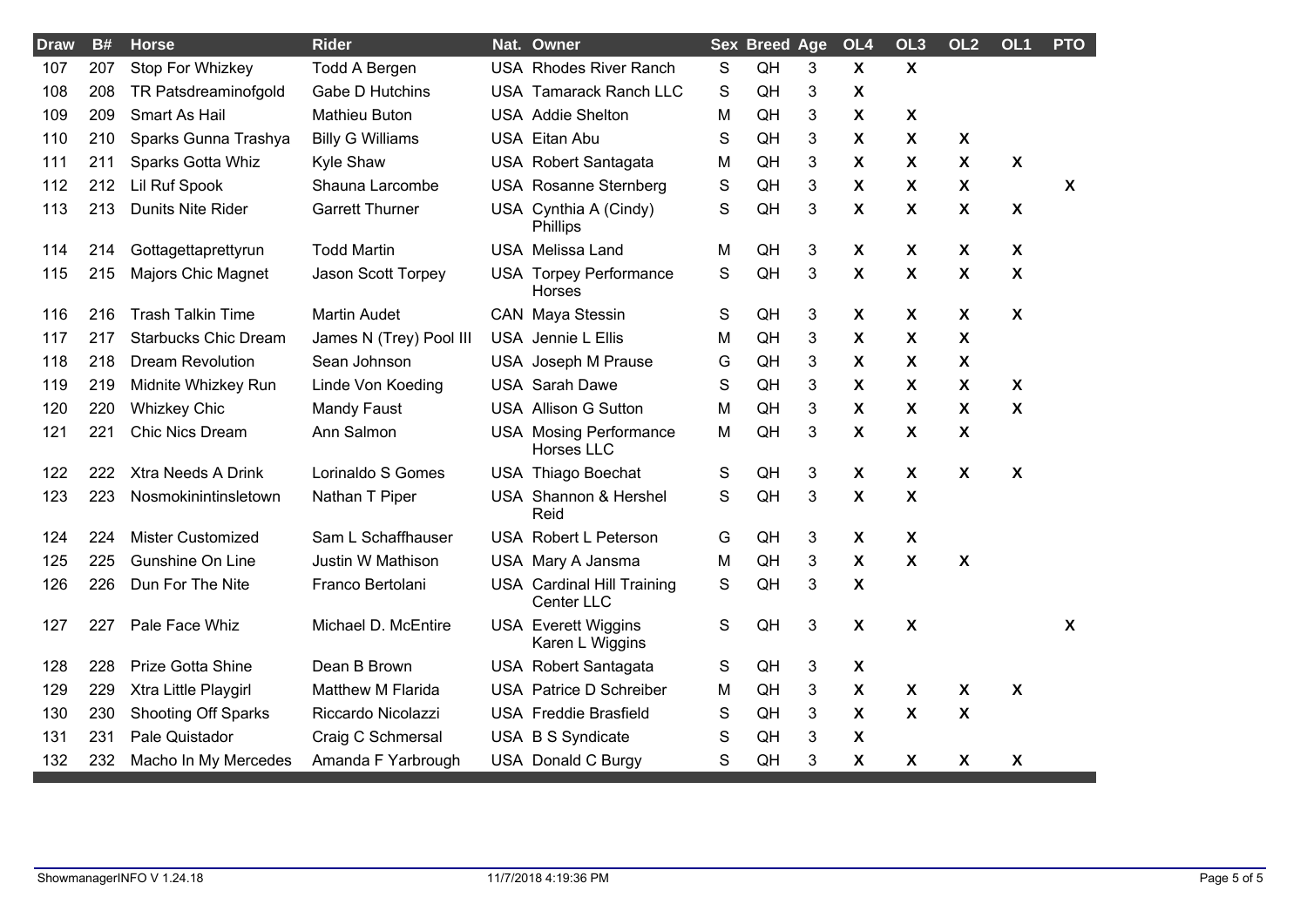

## **Open Futurity First Go**

|                            |     | <b>Section 2</b>         |                          |                                         |             |                                                    |   |                           |                                                                                                                                                                                                                          |                           |                           |                  |
|----------------------------|-----|--------------------------|--------------------------|-----------------------------------------|-------------|----------------------------------------------------|---|---------------------------|--------------------------------------------------------------------------------------------------------------------------------------------------------------------------------------------------------------------------|---------------------------|---------------------------|------------------|
| Pattern 12<br>Entries: 120 |     |                          |                          |                                         |             | OL4<br>OL3<br>OL <sub>2</sub><br>OL1<br><b>PTO</b> |   |                           | Level 4 Open - Aged Event (Entries: 120)<br>Level 3 Open - Aged Event (Entries: 104)<br>Level 2 Open - Aged Event (Entries: 86)<br>Level 1 Open - Aged Event (Entries: 73)<br>Prime Time Open - Aged Event (Entries: 13) |                           |                           |                  |
| <b>Draw</b>                | B#  | <b>Horse</b>             | <b>Rider</b>             | Nat. Owner                              |             | <b>Sex Breed Age</b>                               |   | OL4                       | OL <sub>3</sub>                                                                                                                                                                                                          | OL <sub>2</sub>           | OL <sub>1</sub>           | <b>PTO</b>       |
| 133                        | 233 | Gunna Stop               | <b>Austin Lee Roush</b>  | <b>USA Alexandria Gokey</b>             | S           | QH                                                 | 3 | X                         | X                                                                                                                                                                                                                        | $\boldsymbol{\mathsf{X}}$ | $\boldsymbol{\mathsf{X}}$ |                  |
| 134                        | 234 | A Custom Spook           | Gabriel B Diano          | <b>USA Steven Simon</b>                 | S           | QH                                                 | 3 | X                         | X                                                                                                                                                                                                                        |                           |                           |                  |
| 135                        | 235 | Gunna Bless Ya           | Josh Tishman             | <b>USA DAG Ventures LLC</b>             | M           | QH                                                 | 3 | X                         | X                                                                                                                                                                                                                        | X                         | X                         |                  |
| 136                        | 236 | Magnum Girls Dream       | Christopher M Hull       | <b>USA Backus Quarter Horses</b>        | $\mathbf S$ | QH                                                 | 3 | $\boldsymbol{\mathsf{X}}$ | X                                                                                                                                                                                                                        | X                         | X                         |                  |
| 137                        | 237 | Imalover Notafighter     | Jenna L Blumer           | USA Jenna L Blumer                      | M           | QH                                                 | 3 | X                         | X                                                                                                                                                                                                                        | X                         | X                         |                  |
| 138                        | 238 | Gunna Be Magic Mike      | Marcelo Almeida          | <b>BRA</b> Bruna B P Martucci           | S           | PH                                                 | 3 | X                         | X                                                                                                                                                                                                                        | X                         |                           |                  |
| 139                        | 239 | Starliteonmyquistor      | Jay Dee Anderson         | <b>USA Carmen McFerrin</b>              | S           | QH                                                 | 3 | X                         | X                                                                                                                                                                                                                        | X                         | X                         | $\boldsymbol{X}$ |
| 140                        | 240 | Dochollywoodsgotagun     | <b>Trent A Gamble</b>    | <b>USA Mark McKenzie</b>                | S           | QH                                                 | 3 | $\mathsf{x}$              | X                                                                                                                                                                                                                        | X                         | X                         |                  |
| 141                        | 241 | Dun Its Dirty Secret     | Jorge Ramirez Jr.        | MEX David J Silva, Sr                   | M           | QH                                                 | 3 | X                         | X                                                                                                                                                                                                                        | X                         | X                         |                  |
| 142                        | 242 | <b>Gunner Chic Olena</b> | <b>Shane Allen Brown</b> | USA Janet R Smith                       | G           | QH                                                 | 3 | X                         | X                                                                                                                                                                                                                        | X                         | X                         |                  |
| 143                        | 243 | <b>Wimpys Dream</b>      | <b>Jason Richards</b>    | <b>USA</b> John Fletcher                | S           | QH                                                 | 3 | $\boldsymbol{\mathsf{X}}$ | X                                                                                                                                                                                                                        | $\boldsymbol{\mathsf{X}}$ |                           |                  |
| 144                        | 244 | Story For You            | Marco Ricotta            | <b>USA Story Book Stables</b>           | S           | QH                                                 | 3 | X                         |                                                                                                                                                                                                                          |                           |                           |                  |
| 145                        | 245 | <b>Shiney Blue Dream</b> | Shawn W Flarida          | USA AC Quarter Horses LLC               | M           | QH                                                 | 3 | Χ                         |                                                                                                                                                                                                                          |                           |                           |                  |
| 146                        | 246 | <b>Sparklight Nite</b>   | <b>Arnaud Ferret</b>     | <b>USA Chuck Swain</b><br>Sonja J Swain | G           | QH                                                 | 3 | X                         | X                                                                                                                                                                                                                        | X                         | $\boldsymbol{\mathsf{X}}$ |                  |
| 147                        | 247 | <b>Holly Gun</b>         | Jesse Beckley            | CAN Bar K2 Ranch<br>Partnership         | M           | QH                                                 | 3 | X                         | X                                                                                                                                                                                                                        | X                         |                           |                  |
| 148                        | 248 | Mr Royal Hollywood       | Cody Sapergia            | USA George R Bell<br>Carol Bell         | S           | QH                                                 | 3 | X                         | X                                                                                                                                                                                                                        | $\boldsymbol{\mathsf{X}}$ |                           |                  |
| 149                        | 249 | Shine Like Boss          | Robin Schoeller          | USA TDC Farms LLC                       | S           | QH                                                 | 3 | X                         | $\pmb{\mathsf{X}}$                                                                                                                                                                                                       |                           |                           |                  |
| 150                        | 250 | <b>Lead Slinger</b>      | Will R Letner            | <b>USA</b> Sean Johnson                 | S           | QH                                                 | 3 | X                         | X                                                                                                                                                                                                                        | X                         | X                         |                  |
| 151                        | 251 | <b>Stary Nite</b>        | Randall E Dooley         | USA Lon D Kraft                         | G           | QH                                                 | 3 | X                         | X                                                                                                                                                                                                                        | X                         |                           |                  |
| 152                        | 252 | Hollywoods Tari Chic     | Kyle Shaw                | USA Daphne Ross                         | М           | QH                                                 | 3 | X                         | X                                                                                                                                                                                                                        | Χ                         | X                         |                  |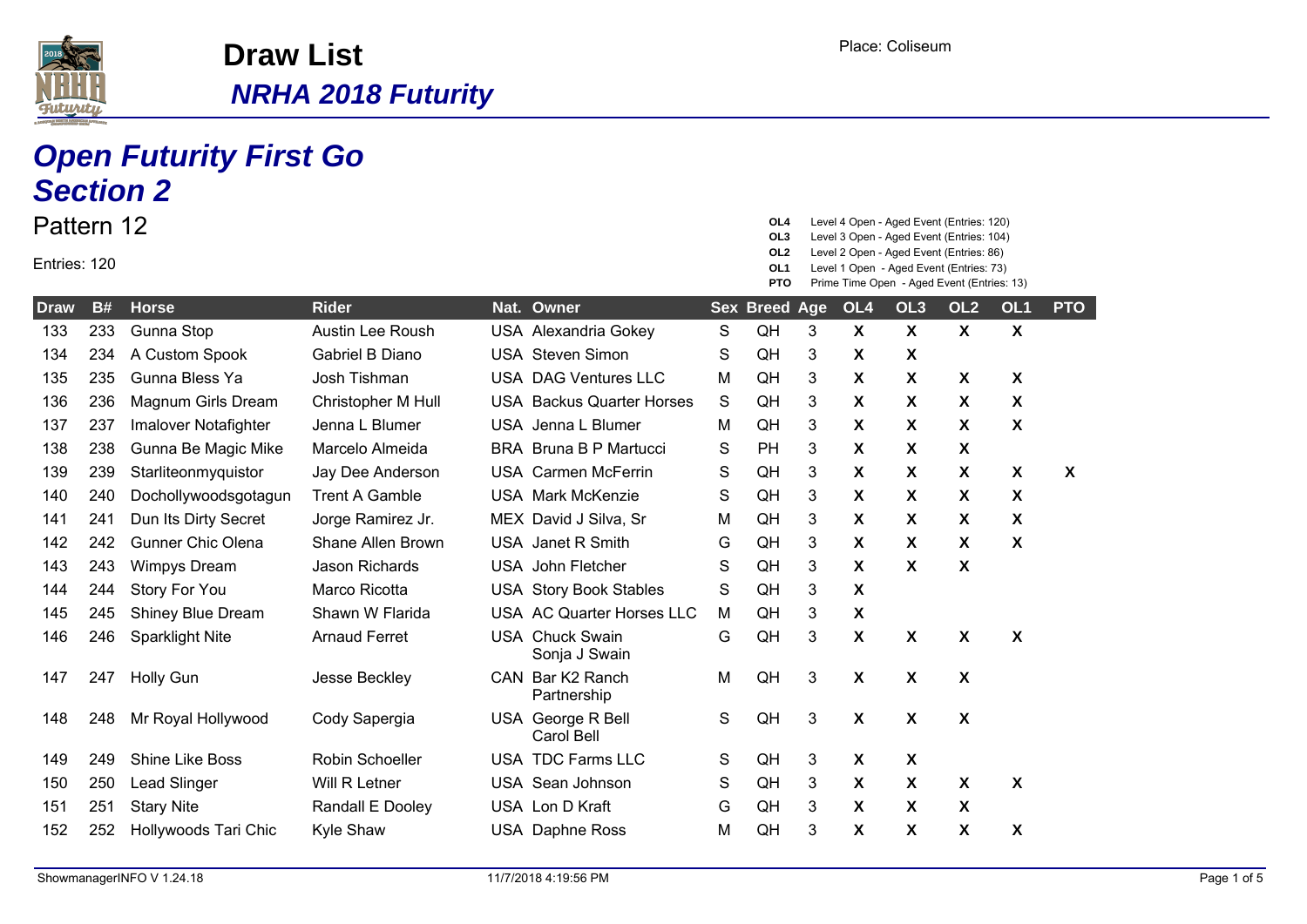| <b>Draw</b> | B#  | <b>Horse</b>                      | <b>Rider</b>             |     | Nat. Owner                                              |   | <b>Sex Breed Age</b> |   | OL <sub>4</sub>           | OL <sub>3</sub>           | OL <sub>2</sub>           | OL1                       | <b>PTO</b> |
|-------------|-----|-----------------------------------|--------------------------|-----|---------------------------------------------------------|---|----------------------|---|---------------------------|---------------------------|---------------------------|---------------------------|------------|
| 153         | 253 | <b>Lokotas Yellow Rose</b>        | Martin Padilla           |     | USA Kurt E Tate                                         | M | QH                   | 3 | $\boldsymbol{\mathsf{X}}$ | $\boldsymbol{\mathsf{X}}$ | $\boldsymbol{\mathsf{X}}$ | $\boldsymbol{\mathsf{X}}$ |            |
| 154         | 254 | Diego Gunna Spark                 | Jimmy Van Der Hoeven     |     | <b>USA Equine Plus</b>                                  | S | QH                   | 3 | X                         | X                         |                           |                           |            |
| 155         | 255 | Lil Gi Joe                        | Gary R Ferguson, Jr      |     | USA Gary R Ferguson, Jr                                 | S | QH                   | 3 | X                         | X                         | X                         | X                         | X          |
| 156         | 256 | RHM Whizkey And Chex              | Veronika Slamova         |     | USA Veronika Slamova                                    | S | QH                   | 3 | X                         | X                         | X                         | X                         |            |
| 157         | 257 | Sb Chic Magnet                    | Ashley Kelkenberg        |     | USA Carolyn L Tachovsky                                 | S | QH                   | 3 | X                         | X                         | X                         | X                         |            |
| 158         | 258 | <b>Trashy Lil Diamonds</b>        | Tim J Katona             |     | USA Jack Poli                                           | S | PH                   | 3 | X                         | X                         | X                         | X                         |            |
| 159         | 259 | Dunit In A Dream                  | Kristiaan Hermus         |     | <b>USA Casey Hinton</b><br><b>Kathy Hinton</b>          | S | QH                   | 3 | X                         | X                         | $\boldsymbol{\mathsf{X}}$ | $\boldsymbol{\mathsf{X}}$ |            |
| 160         | 260 | Top Down On My GT                 | Sam L Schaffhauser       |     | USA Sam L Schaffhauser                                  | S | QH                   | 3 | X                         | X                         |                           |                           |            |
| 161         | 261 | <b>Guns In Your Face</b>          | <b>Harvey Stevens</b>    |     | <b>CAN</b> Gail Reid                                    | S | QH                   | 3 | X                         | $\boldsymbol{\mathsf{X}}$ | $\boldsymbol{\mathsf{X}}$ | $\boldsymbol{\mathsf{X}}$ | X          |
| 162         | 262 | Ruf Up My Jersey                  | <b>Brian Bell</b>        |     | <b>USA Ann Salmon</b>                                   | G | QH                   | 3 | X                         |                           |                           |                           |            |
| 163         | 263 | Snow Thunder                      | Debbie L Brown           |     | USA Tom McCutcheon<br>Mandy McCutcheon                  | S | QH                   | 3 | X                         | X                         | X                         | $\boldsymbol{\mathsf{X}}$ | X          |
| 164         | 264 | Gunna Cash Ya                     | Joe S Schmidt            |     | <b>USA Allison G Sutton</b>                             | S | QH                   | 3 | X                         | X                         | X                         | X                         |            |
| 165         | 265 | Wind Up Whiz Kid                  | Franco Bertolani         |     | <b>USA Cardinal Hill Training</b><br>Center LLC         | S | QH                   | 3 | X                         |                           |                           |                           |            |
| 166         | 266 | This Girls A Ten                  | <b>Edward L Harrison</b> |     | USA Izusa Carriers Pty Lmtd                             | M | QH                   | 3 | X                         | X                         | X                         | X                         |            |
| 167         | 267 | Xtra Step Like Juice              | Rebecca Adkins           |     | <b>USA</b> Jesse Asmussen                               | S | QH                   | 3 | $\boldsymbol{\mathsf{X}}$ | $\boldsymbol{\mathsf{X}}$ | $\boldsymbol{\mathsf{X}}$ | X                         |            |
| 168         | 268 | Chic Play Boy                     | Adam Johnson             |     | USA Stephanie Diane Nelson                              | G | QH                   | 3 | X                         | X                         | X                         | X                         |            |
| 169         | 269 | <b>Walla Flower</b>               | Jimbo Albritton          |     | USA Phillips Ranch LLC                                  | M | QH                   | 3 | X                         | $\boldsymbol{\mathsf{X}}$ | X                         | $\boldsymbol{\mathsf{X}}$ |            |
| 170         | 270 | Smokin Paleface                   | <b>Brent Naylor</b>      |     | USA Tim J Anderson                                      | S | QH                   | 3 | X                         | X                         | X                         |                           |            |
| 171         | 271 | Mighty Joe Gun                    | Cristiano Coelho         |     | <b>USA Dana Clark</b>                                   | S | QH                   | 3 | X                         | X                         | X                         | X                         |            |
| 172         | 272 | Oh Wuta Nite                      | John Zimmerman           |     | <b>USA</b> Gabrielle Renee<br>Channell<br>Peggy Lovejoy | S | QH                   | 3 | X                         | X                         | $\boldsymbol{\mathsf{X}}$ | X                         |            |
| 174         | 274 | Darlin Hidethewhizkey             | Jordan McBurney          |     | <b>USA Rhodes River Ranch</b>                           | M | PH                   | 3 | X                         | X                         |                           |                           |            |
| 175         | 275 | <b>Custom Dunits</b>              | <b>Christoph Seiler</b>  | SUI | <b>Christoph Seiler</b>                                 | M | QH                   | 3 | $\boldsymbol{\mathsf{X}}$ | $\boldsymbol{\mathsf{X}}$ | $\boldsymbol{\mathsf{X}}$ | $\boldsymbol{\mathsf{X}}$ |            |
| 176         | 276 | Shine Like Jagger                 | <b>Ryan Rushing</b>      |     | USA Tami L Nelson                                       | S | QH                   | 3 | $\boldsymbol{\mathsf{X}}$ | $\boldsymbol{\mathsf{X}}$ | $\boldsymbol{\mathsf{X}}$ |                           |            |
| 177         | 277 | <b>Gun For My Valentine</b>       | Maryalice Bean           |     | USA Frank Claypoole                                     | G | QH                   | 3 | X                         | X                         | $\boldsymbol{\mathsf{X}}$ | $\boldsymbol{\mathsf{X}}$ |            |
| 178         | 278 | Estupendo Marca Dos<br>Santos     | Roberto Jou              |     | BRA Antonio Rodrigo Correia<br>Noguei                   | G |                      | 4 | X                         | χ                         | $\pmb{\mathsf{X}}$        |                           |            |
| 179         | 279 | Flash Mob                         | Jason Franks             |     | <b>USA Kayleigh Franks</b>                              | S | QH                   | 3 | X                         | X                         | $\boldsymbol{\mathsf{X}}$ | $\boldsymbol{\mathsf{x}}$ |            |
| 180         | 280 | All Whizicle                      | Michel Sandyck           |     | <b>CAN</b> Equine Plus                                  | S | QH                   | 3 | $\pmb{\chi}$              | $\pmb{\chi}$              | $\boldsymbol{\mathsf{X}}$ |                           |            |
| 181         | 281 | <b>Smokin Tinsel</b>              | Will R Letner            |     | USA Dr Larry J Letner                                   | S | QH                   | 3 | $\boldsymbol{\mathsf{X}}$ | $\boldsymbol{\mathsf{X}}$ | $\boldsymbol{\mathsf{X}}$ | $\boldsymbol{\mathsf{X}}$ |            |
| 182         | 282 | SM Dun Showinvoodoos Trent Harvey |                          |     | USA Rosario Perez Companc                               | S | QH                   | 4 | X                         | $\pmb{\mathsf{X}}$        |                           |                           |            |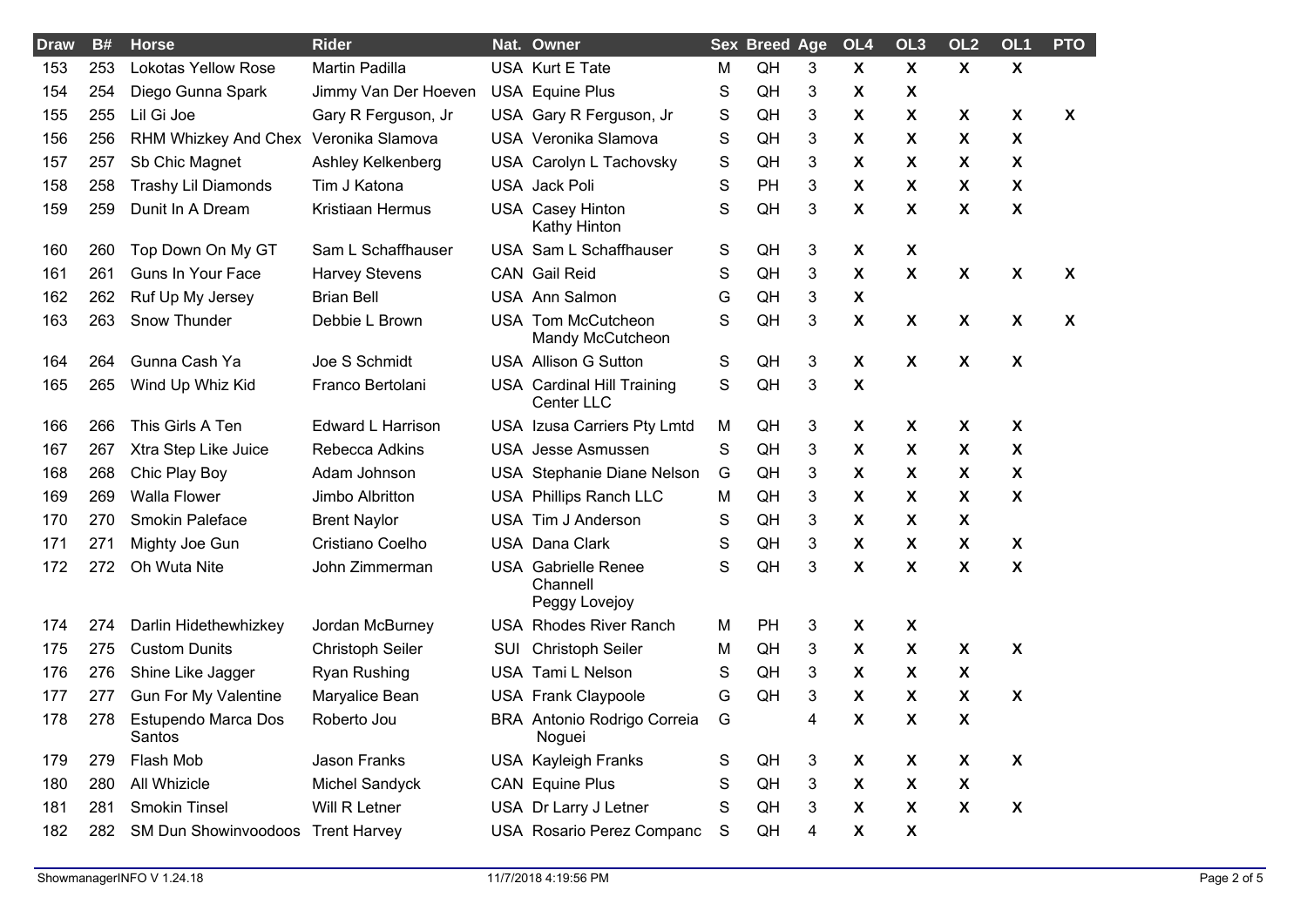| <b>Draw</b> | <b>B#</b> | <b>Horse</b>               | <b>Rider</b>                       |      | Nat. Owner                                                          |   | <b>Sex Breed Age</b> |                | OL <sub>4</sub>           | OL <sub>3</sub>           | OL <sub>2</sub>           | OL <sub>1</sub>           | <b>PTO</b>                |
|-------------|-----------|----------------------------|------------------------------------|------|---------------------------------------------------------------------|---|----------------------|----------------|---------------------------|---------------------------|---------------------------|---------------------------|---------------------------|
| 183         | 283       | Step Like A Star           | Robson Harz                        |      | <b>BRA</b> Gilberto Leal                                            | S | QH                   | 3              | $\boldsymbol{\mathsf{X}}$ | $\boldsymbol{\mathsf{X}}$ | $\boldsymbol{\mathsf{X}}$ | $\mathbf{X}$              |                           |
| 184         | 284       | Dun It In A Mercedes       | Justin D. Henderson                |      | USA Kathryn Cotton                                                  | M | QH                   | 3              | $\boldsymbol{\mathsf{X}}$ | X                         | X                         | X                         |                           |
| 185         | 285       | <b>Evil Canivile</b>       | <b>Clinton Anderson</b>            |      | USA Judy R Mann                                                     | S | QH                   | $\mathbf{3}$   | $\boldsymbol{\mathsf{X}}$ | X                         | $\boldsymbol{\mathsf{X}}$ | X                         |                           |
| 186         | 286       | Rebas In Tinseltown        | <b>Billy G Williams</b>            |      | USA Rebecca Jung                                                    | M | QH                   | $\mathbf{3}$   | $\boldsymbol{\mathsf{X}}$ | X                         | $\boldsymbol{\mathsf{X}}$ |                           |                           |
| 187         | 287       | Star Spangled Lena         | Matteo Rondanina                   | ITA. | Chiara Parodi                                                       | S | QH                   | 3              | $\boldsymbol{\mathsf{X}}$ | $\boldsymbol{\mathsf{X}}$ | $\boldsymbol{\mathsf{X}}$ | $\boldsymbol{\mathsf{X}}$ |                           |
| 188         | 288       | Einsteins Lil Prize        | Jason Vanlandingham                |      | <b>USA Robert Santagata</b>                                         | S | QH                   | 3              | $\boldsymbol{\mathsf{X}}$ |                           |                           |                           |                           |
| 189         | 289       | Order Me A Whizkey         | <b>Matthew William</b><br>McAuslan |      | <b>USA Colleen Aufiero</b>                                          | S | QH                   | 3              | $\boldsymbol{\mathsf{X}}$ | $\boldsymbol{\mathsf{X}}$ | X                         | χ                         |                           |
| 190         | 290       | Patriot                    | Nathan T Piper                     |      | USA Shannon & Hershel<br>Reid                                       | S | QH                   | $\mathbf{3}$   | $\boldsymbol{\mathsf{X}}$ | X                         |                           |                           |                           |
| 191         | 291       | <b>Gunners Nite Vision</b> | Fernando Salgado                   |      | <b>USA Gunners Nite Vision</b><br>Partnership (Frank<br>Costantini) | S | QH                   | $\mathfrak{S}$ | $\pmb{\chi}$              | $\boldsymbol{\mathsf{X}}$ |                           |                           |                           |
| 192         | 292       | <b>Rey Town</b>            | Robert Chown                       |      | <b>USA Robert Chown</b><br>Cheryl Chown                             | S | QH                   | $\mathbf{3}$   | $\boldsymbol{\mathsf{X}}$ | X                         | $\boldsymbol{\mathsf{X}}$ | X                         | $\boldsymbol{\mathsf{X}}$ |
| 193         | 293       | Shes Rosie On Line         | Dallas D Cunningham                |      | USA Mary A Jansma                                                   | M | QH                   | $\mathbf{3}$   | X                         | X                         | X                         | X                         |                           |
| 194         | 294       | <b>Tinkers Toy Gun</b>     | Randy Paul                         |      | <b>USA Dave Belson</b>                                              | M | QH                   | 3              | $\boldsymbol{\mathsf{X}}$ | X                         | $\boldsymbol{\mathsf{X}}$ | $\boldsymbol{\mathsf{X}}$ |                           |
| 195         | 295       | Legends Whizard            | Duane W Latimer                    |      | <b>USA Steven Simon</b>                                             | S | QH                   | $\mathbf{3}$   | $\boldsymbol{\mathsf{X}}$ |                           |                           |                           |                           |
| 196         | 296       | Painted Kiki Trashy        | Nicole Schneider                   |      | USA Pamela Jean Loomis                                              | M | PH                   | 3              | $\boldsymbol{\mathsf{X}}$ | X                         | X                         | X                         |                           |
| 197         | 297       | <b>Bambino Whiz</b>        | <b>Mathieu Buton</b>               |      | USA Angela Rybar<br><b>Mathieu Buton</b>                            | G | QH                   | 3              | $\pmb{\chi}$              | X                         |                           |                           |                           |
| 198         | 298       | <b>Custom Freeze</b>       | Dean B Brown                       |      | USA Robert Santagata                                                | S | QH                   | 3              | $\boldsymbol{\mathsf{X}}$ |                           |                           |                           |                           |
| 199         | 299       | Chicks Digg It             | <b>Kole Price</b>                  |      | USA Kelsey L Huffman                                                | S | QH                   | 3              | $\pmb{\chi}$              |                           |                           |                           |                           |
| 200         | 300       | <b>Smarty Face Dunnit</b>  | <b>Matt Mills</b>                  |      | USA Mary Beth Ruckman<br><b>Tim Ruckman</b>                         | S | QH                   | 3              | $\boldsymbol{\mathsf{X}}$ | X                         |                           |                           |                           |
| 201         | 301       | Sliderjoe                  | James N (Trey) Pool III            |      | USA James N (Trey) Pool III                                         | G | QH                   | 3              | $\boldsymbol{\mathsf{X}}$ | X                         | X                         |                           |                           |
| 202         | 302       | Shrqtsdiamondsparkles      | Dallas Wedel                       |      | USA Peter J Benker<br><b>Missy Benker</b>                           | M | PH                   | 3              | $\boldsymbol{\mathsf{X}}$ | X                         | $\boldsymbol{\mathsf{X}}$ | X                         |                           |
| 203         | 303       | Electalena                 | Rafal Dolata                       |      | POL Scott E McCutcheon<br>Kathleen M<br>McCutcheon                  | S | QH                   | 3              | $\boldsymbol{\mathsf{X}}$ | $\boldsymbol{\mathsf{X}}$ | $\boldsymbol{\mathsf{x}}$ | $\boldsymbol{\mathsf{X}}$ |                           |
| 204         | 304       | Miss Slidin Whiz           | Jesus E Chavez                     |      | USA Lauryn Nichole Martin                                           | м | QH                   | 3              | $\boldsymbol{\mathsf{X}}$ | X                         |                           | X                         |                           |
| 205         | 305       | Voodoo Autumn              | Sam J Smith                        |      | <b>USA</b> Gene W Minton                                            | M | QH                   | 3              | $\boldsymbol{\mathsf{X}}$ | $\boldsymbol{\mathsf{X}}$ | X                         | $\mathbf{x}$              | X                         |
| 206         | 306       | Megalovable                | Matteo Argentero                   |      | USA Veronica I Phillips                                             | M | QH                   | 3              | $\boldsymbol{\mathsf{X}}$ | $\boldsymbol{\mathsf{X}}$ | $\boldsymbol{\mathsf{X}}$ | $\boldsymbol{\mathsf{X}}$ |                           |
| 207         | 307       | Vintage Spark              | <b>Todd Sommers</b>                |      | USA Stephany S Monteleone<br>Martin Bonneson                        | G | QH                   | 3              | X                         | $\boldsymbol{\mathsf{X}}$ |                           |                           | X                         |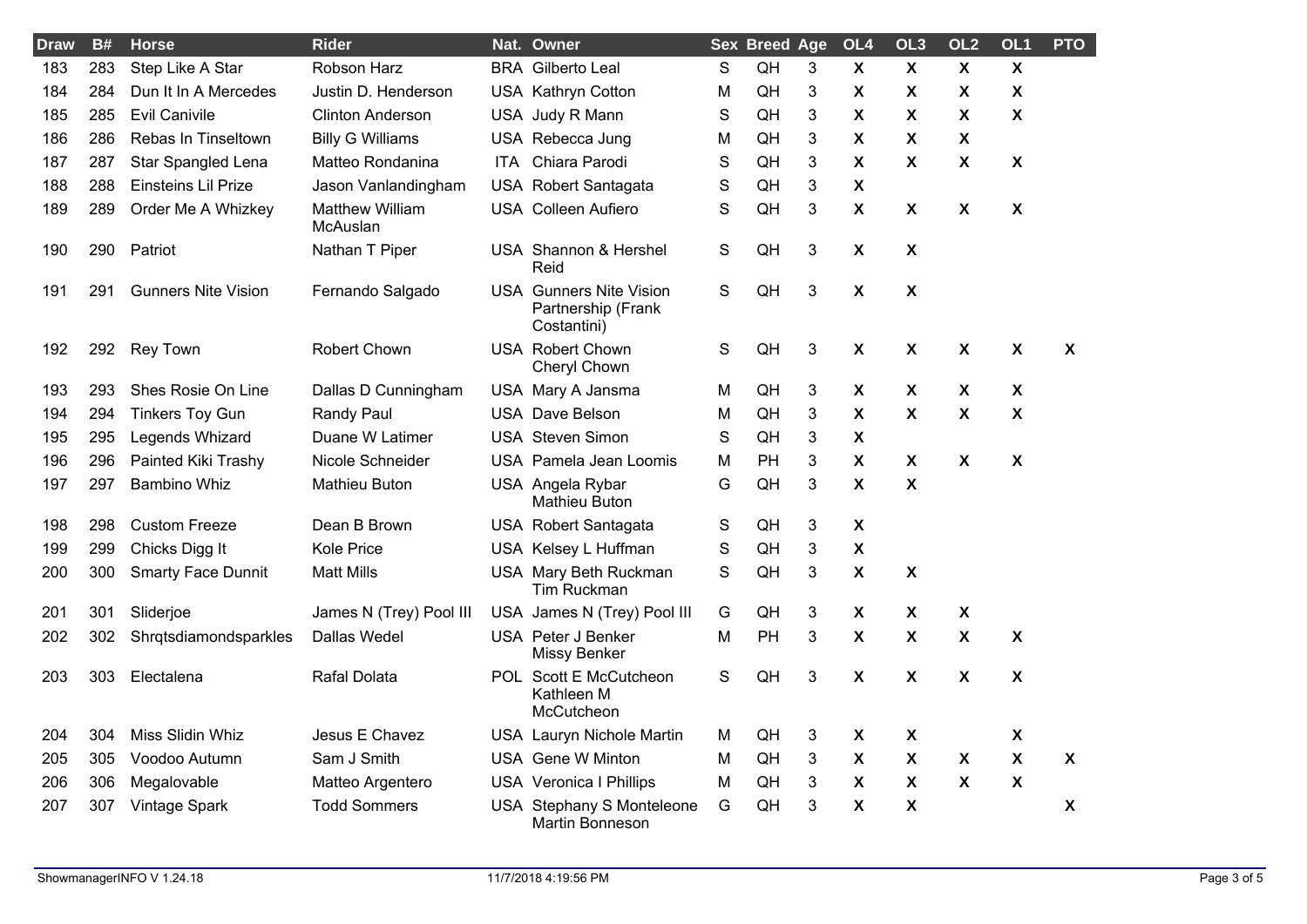| <b>Draw</b> | <b>B#</b> | <b>Horse</b>               | <b>Rider</b>           | Nat. Owner                                           |             | <b>Sex Breed Age</b> |                | OL <sub>4</sub>           | OL <sub>3</sub>           | OL <sub>2</sub>           | OL <sub>1</sub>           | <b>PTO</b>                |
|-------------|-----------|----------------------------|------------------------|------------------------------------------------------|-------------|----------------------|----------------|---------------------------|---------------------------|---------------------------|---------------------------|---------------------------|
| 208         | 308       | Woody Bea Cat              | Cody Stark             | USA Chuck & Crystal<br>Costopoulos                   | $\mathsf S$ | QH                   | 3              | $\boldsymbol{\mathsf{X}}$ | $\boldsymbol{\mathsf{X}}$ | $\mathbf{x}$              | $\mathsf{X}$              |                           |
| 209         | 309       | <b>Benzs Special Nite</b>  | Lee Deacon             | USA CDJ Performance<br>Horses                        | S           | QH                   | $\mathfrak{Z}$ | $\pmb{\chi}$              | $\boldsymbol{\mathsf{X}}$ | X                         | X                         |                           |
| 210         | 310       | <b>Jersey Beats</b>        | Scott E McCutcheon     | USA Jodie McCutcheon                                 | S           | QH                   | $\mathfrak{Z}$ | $\pmb{\chi}$              | $\boldsymbol{\mathsf{X}}$ | X                         | $\boldsymbol{\mathsf{X}}$ | $\boldsymbol{\mathsf{X}}$ |
| 211         | 311       | Sly Da Line                | Mike D Tuley           | USA Julie & Richard Harman                           | G           | QH                   | 3              | $\boldsymbol{\mathsf{X}}$ | X                         | $\boldsymbol{\mathsf{x}}$ | X                         | $\boldsymbol{\mathsf{X}}$ |
| 212         | 312       | Xtra Miss Wimpy            | Sebastian Petroll      | <b>USA Ellen Lloyd Cummins</b>                       | M           | QH                   | 3              | $\boldsymbol{\mathsf{X}}$ |                           |                           |                           |                           |
| 213         | 313       | Chrome Chic A De           | Derek Heitland         | USA Ron & April Zacher                               | M           | QH                   | 3              | $\pmb{\chi}$              | X                         | X                         | X                         |                           |
| 214         | 314       | Lil Joes Trigger Man       | <b>Justin Michels</b>  | <b>USA Mark Dupont</b>                               | $\mathbf S$ | QH                   | 3              | $\boldsymbol{\mathsf{X}}$ | X                         |                           |                           |                           |
| 215         | 315       | <b>Cromed Trash</b>        | Dakin J Allred         | <b>USA Larson Performance</b><br>Horses              | S           | QH                   | 3              | $\pmb{\chi}$              | X                         | $\boldsymbol{\mathsf{X}}$ | X                         |                           |
| 216         | 316       | Ready N Willing            | Yonathan Baruch        | USA Rodion Cantacuzene, Jr                           | S           | QH                   | 3              | X                         | X                         |                           |                           |                           |
| 217         | 317       | Gunna Slide Me Again       | <b>Chet Martin</b>     | <b>CAN</b> Heather Ruthven                           | М           | QH                   | 3              | $\boldsymbol{\mathsf{X}}$ | $\boldsymbol{\mathsf{X}}$ | $\mathsf{x}$              | X                         |                           |
| 218         | 318       | <b>CBK Haidas Bar Code</b> | Josh Murphy            | <b>USA William &amp; Corliss</b><br>Kellogg          | S           | QH                   | 3              | $\boldsymbol{\mathsf{X}}$ | X                         |                           |                           |                           |
| 219         | 319       | Hang Ten The Smarty        | Dany Pelletier         | USA Edwin L Hardister                                | M           | QH                   | 3              | $\boldsymbol{\mathsf{X}}$ | X                         | $\boldsymbol{\mathsf{X}}$ | X                         |                           |
| 220         | 320       | Lil Glamour Gun            | Kari Anna Klingenberg  | <b>USA</b> Equestrian Properties<br>By Maria Danieli | M           | QH                   | 3              | $\pmb{\chi}$              | $\pmb{\mathsf{X}}$        | $\pmb{\mathsf{X}}$        |                           |                           |
| 221         | 321       | Johnny Red                 | Matthew Cunningham     | <b>USA Cross C Ranch</b>                             | S           | QH                   | 3              | $\boldsymbol{\mathsf{X}}$ | $\boldsymbol{\mathsf{X}}$ | $\boldsymbol{\mathsf{X}}$ | $\pmb{\mathsf{X}}$        |                           |
| 222         | 322       | Pale Faced Whiz            | Michael D. McEntire    | USA A4L-Equine                                       | M           | QH                   | 3              | $\boldsymbol{\mathsf{X}}$ | X                         |                           |                           | $\boldsymbol{\mathsf{X}}$ |
| 223         | 323       | Xtra Wimpy Whiz            | Arno Honstetter        | <b>USA</b> Ixtul Quarter Horses<br>LLC               | S           | QH                   | 3              | $\pmb{\chi}$              | X                         |                           |                           |                           |
| 224         | 324       | Dreaminofchicsncash        | Jeanne M Levine        | USA Jeanne M Levine                                  | S           | QH                   | 3              | $\boldsymbol{\mathsf{X}}$ | X                         | $\boldsymbol{\mathsf{X}}$ | X                         |                           |
| 225         | 325       | Magnum Whizkey             | Ryan J Anderson        | <b>USA Roberto McCurdy</b>                           | S           | QH                   | 3              | $\boldsymbol{\mathsf{X}}$ | X                         | $\boldsymbol{\mathsf{x}}$ | X                         |                           |
| 226         | 326       | DP Trashs Last Nite        | Jamie Bissell          | <b>USA Dorminy Plantation</b>                        | $\mathbf S$ | QH                   | 3              | $\boldsymbol{\mathsf{X}}$ | $\boldsymbol{\mathsf{X}}$ | X                         |                           | $\boldsymbol{\mathsf{X}}$ |
| 227         | 327       | Lonesome Joe Cash          | Malin Billberg         | <b>SWE Malin Billberg</b>                            | G           | QH                   | 3              | $\pmb{\chi}$              | $\boldsymbol{\mathsf{X}}$ | $\pmb{\mathsf{X}}$        | X                         |                           |
| 228         | 328       | Americas Supermodel        | Casey L Deary          | USA Marie H Whitmarsh                                | M           | QH                   | 3              | $\boldsymbol{\mathsf{X}}$ |                           |                           |                           |                           |
| 229         | 329       | Shine Stylin Shine         | John Amabile           | <b>USA Sally B Amabile</b>                           | S           | QH                   | 3              | $\boldsymbol{\mathsf{X}}$ | $\boldsymbol{\mathsf{X}}$ | X                         | X                         |                           |
| 230         | 330       | Shr Qts Smokin Aurora      | <b>Garrett Thurner</b> | USA Peter J Benker<br>Missy Benker                   | M           | PH                   | 3              | $\boldsymbol{\mathsf{X}}$ | X                         | X                         | $\mathbf{x}$              |                           |
| 231         | 331       | Gotta Dream Big            | Jess D Cofell          | <b>CAN Nancy Mariani</b>                             | M           | QH                   | 3              | $\boldsymbol{\mathsf{X}}$ | X                         | X                         | X                         |                           |
| 232         | 332       | Diamonds N Cash            | Shannon L Fowler       | USA Mary Jo Kirkpatrick                              | G           | QH                   | 3              | $\boldsymbol{\mathsf{X}}$ | X                         | $\boldsymbol{\mathsf{x}}$ | X                         |                           |
| 233         | 333       | The Star Jersey            | Craig C Schmersal      | USA Tim J Anderson                                   | S           | QH                   | 3              | $\pmb{\chi}$              |                           |                           |                           |                           |
| 234         | 334       | Gunnabegreyt               | Joshua P Crawley       | <b>USA Nancy Brugato</b>                             | S           | QH                   | 3              | $\pmb{\chi}$              | $\boldsymbol{\mathsf{X}}$ | $\boldsymbol{\mathsf{X}}$ | X                         |                           |
| 235         | 335       | Gunna Tickle Ya            | Garth W Brown          | <b>USA</b> Jeffrey Palmer                            | S           | QH                   | 3              | $\boldsymbol{\mathsf{X}}$ | X                         | $\boldsymbol{\mathsf{x}}$ | X                         | $\boldsymbol{X}$          |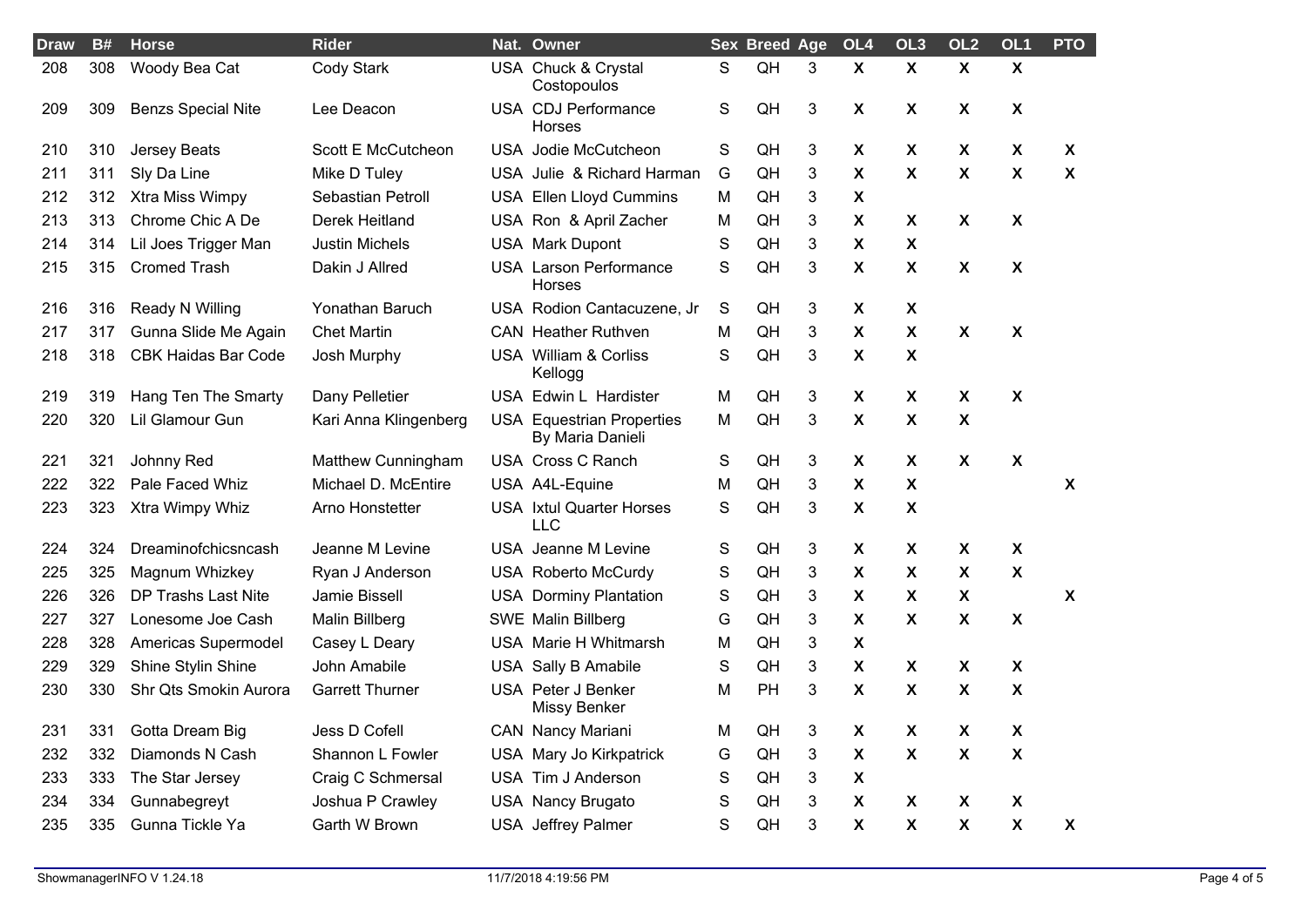| <b>Draw</b> | <b>B#</b> | <b>Horse</b>                | <b>Rider</b>                |            | Nat. Owner                                                        |   | <b>Sex Breed Age</b> |   | OL <sub>4</sub>           | OL <sub>3</sub>           | OL <sub>2</sub>           | OL <sub>1</sub>           | <b>PTO</b> |
|-------------|-----------|-----------------------------|-----------------------------|------------|-------------------------------------------------------------------|---|----------------------|---|---------------------------|---------------------------|---------------------------|---------------------------|------------|
| 236         | 336       | <b>Gunners Shining Star</b> | Amanda F Yarbrough          |            | USA Donald C Burgy                                                | M | QH                   | 3 | $\boldsymbol{\mathsf{X}}$ | X                         | $\boldsymbol{\mathsf{X}}$ | X                         |            |
| 237         | 337       | Vintage Galaxy              | <b>Martin Muehlstaetter</b> | USA        | Kim L Muehlstaetter<br><b>Martin Muehlstaetter</b>                | M | QH                   | 3 | X                         | X                         |                           |                           |            |
| 238         | 338       | Lolek                       | Jordan Larson               |            | USA Tzvika Knaani                                                 | S | QH                   | 3 | $\boldsymbol{\mathsf{X}}$ |                           |                           |                           |            |
| 239         | 339       | Donttakeurgunstotown        | Kelly Keenan                |            | USA Kelly Keenan                                                  | G | QH                   | 3 | X                         | X                         | X                         | X                         |            |
| 240         | 340       | Smart Arabella              | <b>Fredrik Thomsson</b>     |            | USA E Bar Z Stables                                               | M | QH                   | 3 | $\boldsymbol{\mathsf{X}}$ | $\boldsymbol{\mathsf{X}}$ | $\boldsymbol{\mathsf{X}}$ | X                         |            |
| 241         | 341       | Diamonds In My Genes        | Andrea Fappani              |            | <b>USA Rhodes River Ranch</b>                                     | S | QH                   | 3 | X                         |                           |                           |                           |            |
| 242         | 342       | Electrocrome                | Romain Ampe                 |            | USA Matt Murphy                                                   | S | QH                   | 3 | $\boldsymbol{\mathsf{X}}$ | $\boldsymbol{\mathsf{X}}$ | $\boldsymbol{\mathsf{X}}$ | $\boldsymbol{\mathsf{X}}$ |            |
| 243         | 343       | Whizkey And Cash            | Lee M Mancini               |            | <b>USA</b> Dale Gaide                                             | S | QH                   | 3 | X                         | X                         | X                         | X                         | X          |
| 244         | 344       | Nite Tripps                 | Jarvis M Anderson           |            | <b>USA</b> Jarvis M Anderson                                      | S | QH                   | 3 | X                         | X                         | X                         |                           |            |
| 245         | 345       | Alottaspecialnites          | Tom McCutcheon              |            | <b>USA Alotta Spec Nites</b><br>Partnership (Frank<br>Costantini) | S | QH                   | 3 | X                         |                           |                           |                           |            |
| 246         | 346       | <b>Bridles Buckle</b>       | Andy Johnson                |            | <b>USA Robert Welle</b>                                           | M | QH                   | 3 | X                         | X                         | X                         | X                         |            |
| 247         | 347       | More Us Code                | Ethan A Willey              | <b>USA</b> | Normandin LaFleur<br><b>Tremblay Reining</b><br>Horses            | S | QH                   | 3 | $\boldsymbol{\mathsf{X}}$ | X                         | X                         | X                         |            |
| 248         | 348       | <b>Tinseltown Footwork</b>  | Carol C Metcalf             |            | USA David J Silva, Sr                                             | M | QH                   | 3 | $\boldsymbol{\mathsf{X}}$ | $\boldsymbol{\mathsf{X}}$ | $\boldsymbol{\mathsf{X}}$ | X                         |            |
| 249         | 349       | <b>Xtra Smart Creme</b>     | <b>Trevor Elliott Dare</b>  |            | USA B & A Enterprises                                             | S | QH                   | 3 | $\boldsymbol{\mathsf{X}}$ |                           |                           |                           |            |
| 250         | 350       | <b>Custom Coded Gun</b>     | Benjamin L Gerst            |            | <b>USA Veronika W Miller</b>                                      | G | QH                   | 3 | X                         | X                         | $\boldsymbol{\mathsf{X}}$ | X                         |            |
| 251         | 351       | Ima Hollywood Star          | Jeronimo Leal Lobo          |            | USA Gabriel B Diano                                               | G | QH                   | 3 | X                         | $\boldsymbol{\mathsf{X}}$ | X                         | X                         |            |
| 252         | 352       | Sparksrgunnafly             | Maxime Morin                |            | <b>USA Trent Harvey</b>                                           | M | QH                   | 3 | X                         | X                         | X                         | X                         |            |
| 253         | 353       | <b>Ruf Times</b>            | Casey Hinton                |            | USA Vaughn C Zimmerman                                            | S | QH                   | 3 | X                         |                           |                           |                           |            |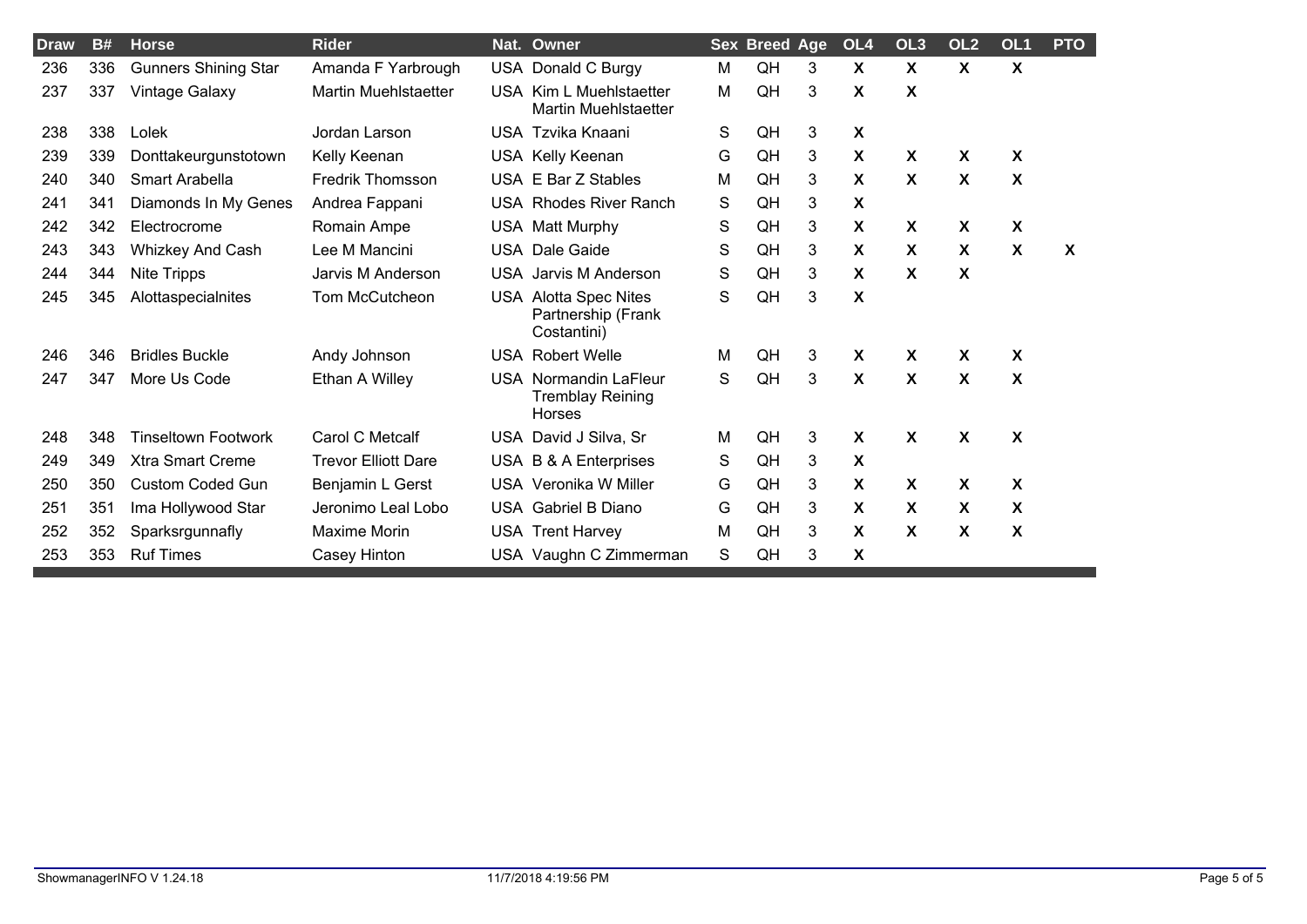

|              |           | <b>Open Futurity First Go</b><br><b>Section 3</b> |                          |                                                                 |   |                                      |   |                           |                                                                                                                                  |                           |                           |              |
|--------------|-----------|---------------------------------------------------|--------------------------|-----------------------------------------------------------------|---|--------------------------------------|---|---------------------------|----------------------------------------------------------------------------------------------------------------------------------|---------------------------|---------------------------|--------------|
| Pattern 12   |           |                                                   |                          |                                                                 |   | OL4<br>OL3                           |   |                           | Level 4 Open - Aged Event (Entries: 147)<br>Level 3 Open - Aged Event (Entries: 102)                                             |                           |                           |              |
| Entries: 147 |           |                                                   |                          |                                                                 |   | OL <sub>2</sub><br>OL1<br><b>PTO</b> |   |                           | Level 2 Open - Aged Event (Entries: 74)<br>Level 1 Open - Aged Event (Entries: 52)<br>Prime Time Open - Aged Event (Entries: 11) |                           |                           |              |
| <b>Draw</b>  | <b>B#</b> | <b>Horse</b>                                      | <b>Rider</b>             | Nat. Owner                                                      |   | <b>Sex Breed Age</b>                 |   | OL <sub>4</sub>           | OL <sub>3</sub>                                                                                                                  | OL <sub>2</sub>           | OL <sub>1</sub>           | <b>PTO</b>   |
| 254          | 354       | Win My Cash                                       | Kaci O Rourke            | <b>USA Pond Hill Ranch</b>                                      | M | QH                                   | 3 | $\boldsymbol{\mathsf{X}}$ | $\boldsymbol{\mathsf{X}}$                                                                                                        | $\boldsymbol{\mathsf{X}}$ | $\boldsymbol{\mathsf{X}}$ |              |
| 255          | 355       | <b>Tinkering With Chics</b>                       | Jacob A Ballard          | <b>USA Thomas J Moffit</b>                                      | м | QH                                   | 3 | X                         | X                                                                                                                                | X                         | X                         |              |
| 256          | 356       | Oh Starry Nite                                    | Duane W Latimer          | USA XCS Ranch LLC                                               | м | QH                                   | 3 | $\boldsymbol{\mathsf{X}}$ |                                                                                                                                  |                           |                           |              |
| 257          | 357       | Sondras Sweet Dream                               | <b>Martin Audet</b>      | <b>CAN</b> Melissa Cousineau<br>Donais                          | M | QH                                   | 3 | $\boldsymbol{\mathsf{X}}$ | $\boldsymbol{\mathsf{X}}$                                                                                                        | X                         | $\boldsymbol{\mathsf{X}}$ |              |
| 258          | 358       | <b>GT Lite</b>                                    | <b>Brian Bell</b>        | USA Rolling Hills Ranch LLC<br><b>Brian Bell</b>                | S | QH                                   | 3 | $\boldsymbol{\mathsf{X}}$ |                                                                                                                                  |                           |                           |              |
| 259          | 359       | <b>Tinker This</b>                                | <b>Thiago Sobral</b>     | USA Mary Beth Ruckman<br><b>Tim Ruckman</b>                     | S | QH                                   | 3 | $\boldsymbol{\mathsf{X}}$ | $\boldsymbol{\mathsf{X}}$                                                                                                        | X                         | X                         |              |
| 260          | 360       | Joes Lil Chica                                    | <b>Brent Loseke</b>      | <b>USA</b> Stephanie Benetiere                                  | M | QH                                   | 3 | X                         | X                                                                                                                                | X                         | X                         | $\mathbf{x}$ |
| 261          | 361       | Dun Lost My Mind                                  | Kyle Shaw                | USA Shawn R Reynolds                                            | S | QH                                   | 3 | X                         | X                                                                                                                                | X                         | X                         |              |
| 262          | 362       | Show Your Face                                    | Luke Gagnon              | <b>USA</b> Jean Methot                                          | S | QH                                   | 3 | X                         | $\boldsymbol{\mathsf{X}}$                                                                                                        |                           |                           |              |
| 263          | 363       | Getting Out Of Town                               | <b>Ross Barnette</b>     | USA Stephanie Dodson                                            | G | QH                                   | 3 | X                         | $\boldsymbol{\mathsf{X}}$                                                                                                        | X                         | X                         |              |
| 264          | 364       | Sparkin Wimpy                                     | Max Fontana              | USA Mary S Brown                                                | М | QH                                   | 3 | X                         | X                                                                                                                                | X                         | X                         |              |
| 265          | 365       | Diamantejersey                                    | Sean McBurney            | <b>USA</b> Michelle Preston                                     | M | QH                                   | 3 | X                         | $\boldsymbol{\mathsf{X}}$                                                                                                        | X                         |                           |              |
| 266          | 366       | Gunna Outshine Ya                                 | Casey L Deary            | USA Virginia Langley                                            | S | QH                                   | 3 | X                         |                                                                                                                                  |                           |                           |              |
| 267          | 367       | Bellarissima                                      | Dany Tremblay            | <b>USA Manon Deschenes</b><br><b>Tremblay Reining</b><br>Horses | M | QH                                   | 3 | $\boldsymbol{\mathsf{X}}$ |                                                                                                                                  |                           |                           |              |
| 268          | 368       | Cee Mr Stop                                       | Cody Sapergia            | USA George R Bell<br>Carol Bell                                 | S | QH                                   | 3 | $\boldsymbol{\mathsf{X}}$ | X                                                                                                                                | X                         |                           |              |
| 269          | 369       | Chocklate Champ                                   | Josh Lyons               | USA Josh Lyons                                                  | S | QH                                   | 3 | X                         | $\boldsymbol{\mathsf{X}}$                                                                                                        | X                         | X                         |              |
| 270          | 370       | Gunnasnip                                         | Franco Bertolani         | USA Domingo Alvarado                                            | М | QH                                   | 3 | $\boldsymbol{\mathsf{X}}$ |                                                                                                                                  |                           |                           |              |
| 271          | 371       | <b>Smart Fri Dee Nite</b>                         | <b>Matthew M Flarida</b> | USA Patrice D Schreiber                                         | G | QH                                   | 3 | X                         | X                                                                                                                                | X                         | X                         |              |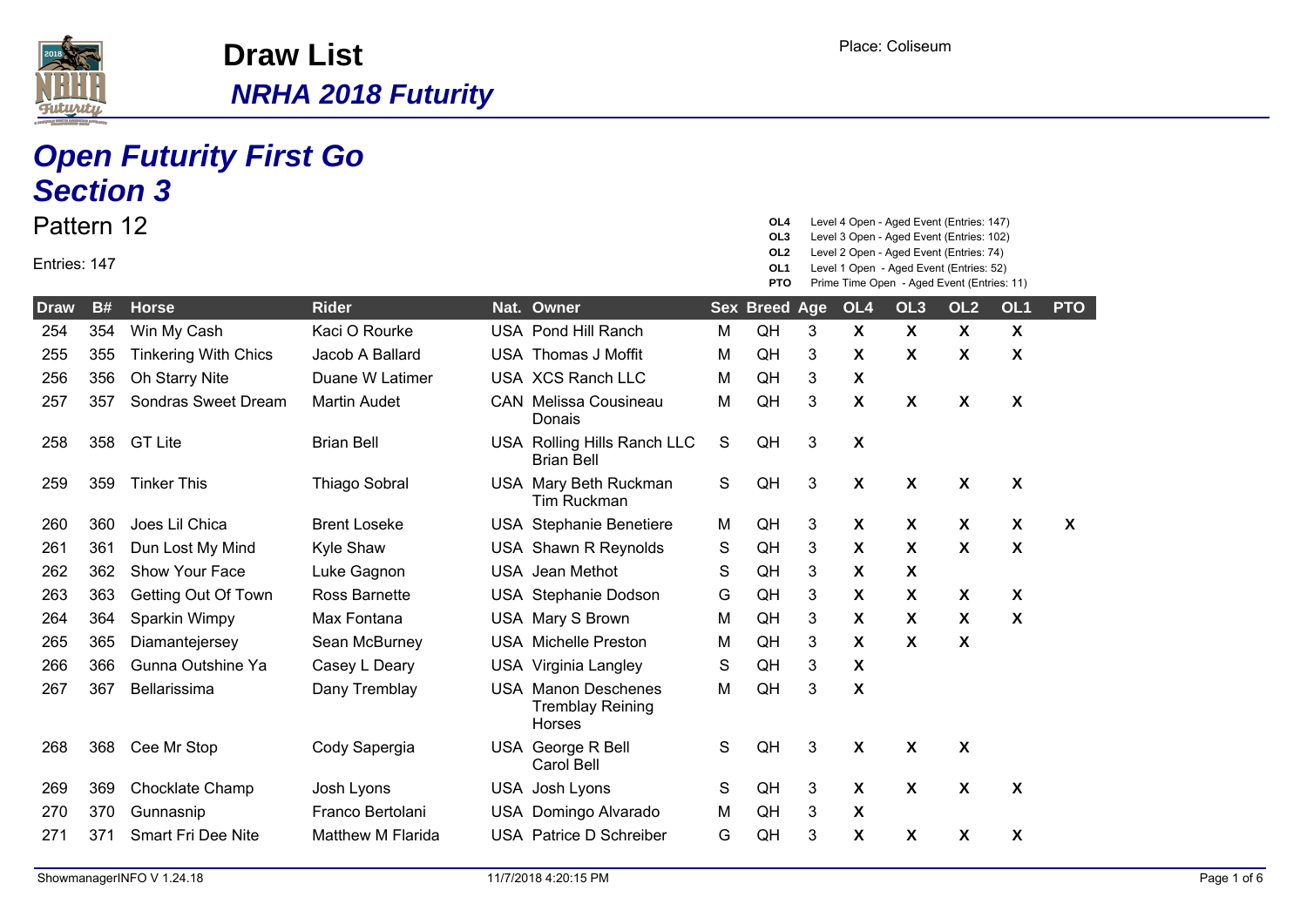| <b>Draw</b> | <b>B#</b> | <b>Horse</b>               | <b>Rider</b>                | Nat. Owner                                                  |   | <b>Sex Breed Age</b> |    | OL <sub>4</sub>           | OL <sub>3</sub>           | OL <sub>2</sub>           | OL1                       | <b>PTO</b>                |
|-------------|-----------|----------------------------|-----------------------------|-------------------------------------------------------------|---|----------------------|----|---------------------------|---------------------------|---------------------------|---------------------------|---------------------------|
| 272         | 372       | Chics Gunnatrashya         | Amanda F Yarbrough          | <b>USA Holly Bray</b>                                       | M | QH                   | 3  | $\boldsymbol{\mathsf{X}}$ | $\boldsymbol{\mathsf{X}}$ | X                         | $\boldsymbol{\mathsf{X}}$ |                           |
| 273         | 373       | Specialnite Surprise       | Joshua C Visser             | <b>USA Diane Cross</b>                                      | G | QH                   | 3  | X                         | X                         | X                         | X                         |                           |
| 274         | 374       | Sparkin Joe Cash           | Michael D Davis             | USA Gene Vandeberg                                          | S | QH                   | 3  | X                         | X                         | X.                        | X                         | $\boldsymbol{X}$          |
| 275         | 375       | <b>Mesmerizing Chic</b>    | Patti B Brownshadel         | <b>USA Patti B Brownshadel</b>                              | M | QH                   | 3  | X                         | X                         | X                         | X                         |                           |
| 276         | 376       | <b>Customized Sparks</b>   | <b>Martin Muehlstaetter</b> | USA Marc Gordon                                             | S | QH                   | 3  | X                         | X                         |                           |                           |                           |
| 277         | 377       | Gunnnasparkya              | Cheyenne D Leon             | USA Robert L Peterson                                       | M | QH                   | 3  | X                         | X                         | X                         | X                         |                           |
| 278         | 378       | Tipsy in Tinseltown        | Alex Blackman               | USA Shannon & Hershel<br>Reid                               | S | QH                   | 3  | X                         | X                         | X                         | X                         |                           |
| 279         | 379       | <b>Shiney Spooky Whiz</b>  | <b>Tyson Randle</b>         | USA Jenna R Webb                                            | G | QH                   | 3  | X                         | X                         | X                         |                           |                           |
| 280         | 380       | <b>Shine Your Pistol</b>   | Kari Anna Klingenberg       | <b>USA</b> Sheley Brien                                     | M | QH                   | 3  | X                         | X                         | X                         |                           |                           |
| 281         | 381       | <b>Gunners Brite Nite</b>  | <b>Todd A Bergen</b>        | <b>USA GBN Partners</b>                                     | S | PH                   | 3  | X                         | X                         |                           |                           |                           |
| 282         | 382       | Xtra Voodoo Shine          | Marie Kleiner               | <b>USA Silver Spurs Equine</b>                              | M | QH                   | 3  | X                         | X                         | $\boldsymbol{\mathsf{X}}$ | X                         |                           |
| 283         | 383       | Gotta Good Nite            | Tom McCutcheon              | USA Kevin McCutcheon                                        | S | QH                   | 3  | X                         |                           |                           |                           |                           |
| 284         | 384       | Spookerita                 | Mirjam Stillo               | USA Shannon & Hershel<br>Reid                               | G | QH                   | 3  | X                         | $\boldsymbol{\mathsf{X}}$ | X                         |                           |                           |
| 285         | 385       | Light Magnum               | Josh Murphy                 | <b>USA David Pratt</b>                                      | M | QH                   | 3  | X                         | X                         |                           |                           |                           |
| 286         | 386       | Whiz A Golden Spook        | Mark J Rafacz               | USA Peter A Morgan<br>Courtney R Morgan                     | M | QH                   | 3  | $\boldsymbol{\mathsf{X}}$ | X                         | X                         | X                         | $\boldsymbol{\mathsf{X}}$ |
| 287         | 387       | <b>Nifty Tinseltown</b>    | Franky Vasquez              | USA Ione Marie French                                       | G | QH                   | 3  | $\boldsymbol{\mathsf{X}}$ | X                         | X                         | X                         |                           |
| 288         | 388       | Shes Not Ruf At All        | Becky J Shelton             | USA Vaughn C Zimmerman                                      | M | QH                   | 3  | X                         | X                         | X                         | X                         |                           |
| 289         | 389       | Monday Morning Trash       | <b>Francis Mercier</b>      | USA Erin L McFarland                                        | G | QH                   | 3  | X                         | X                         | X                         | X                         |                           |
| 290         | 390       | Rosie Little Wimp          | Jeromy J Lipps              | USA Jeromy J Lipps                                          | M | QH                   | 3  | X                         | X                         |                           | X                         |                           |
| 291         | 391       | Vintage Snap               | Eduardo Salgado             | USA Eduardo Salgado                                         | S | QH                   | 3  | X                         |                           |                           |                           |                           |
| 292         | 392       | Smart Spook Affair         | Shawn W Flarida             | USA Mike Vargo                                              | S | QH                   | 3  | $\boldsymbol{\mathsf{X}}$ |                           |                           |                           |                           |
| 293         | 393       | <b>TR Olivertrash</b>      | Gabe D Hutchins             | <b>USA Tamarack Ranch LLC</b>                               | S | QH                   | 3  | $\boldsymbol{\mathsf{X}}$ |                           |                           |                           |                           |
| 294         | 394       | Whizkey On The House       | Benjamin L Gerst            | <b>USA Darla E Davis</b>                                    | S | QH                   | 3  | X                         | X                         | X                         | X                         |                           |
| 295         | 395       | Nifty At Nite              | Debbie L Brown              | USA Betty C Frost                                           | M | QH                   | 3  | X                         | X                         | X                         | X                         | X                         |
| 296         | 396       | <b>All About Business</b>  | Michael D. McEntire         | USA Center Cross Ranch<br><b>LLC</b>                        | M | QH                   | 3  | X                         | X                         |                           |                           | X                         |
| 297         |           | 397 Magic Gunna Happen     | Yonathan Baruch             | <b>USA Misty Valley</b><br>Performance Horses<br><b>LLC</b> | S | QH                   | 3. | X                         | X                         |                           |                           |                           |
| 298         | 398       | <b>Smart Chics Mobstar</b> | <b>Brandon Brant</b>        | USA Karen E. Burgoon                                        | S | QH                   | 3  | $\boldsymbol{\mathsf{X}}$ |                           |                           |                           |                           |
| 299         | 399       | <b>Guns N Dreams</b>       | <b>Tracer S Gilson</b>      | USA Loren Booth                                             | S | QH                   | 3  | X                         | X                         |                           |                           |                           |
| 300         | 400       | <b>Mobster Bay</b>         | <b>Billy G Williams</b>     | USA Maria Renzi                                             | G | QH                   | 3  | X                         | X                         | X                         |                           |                           |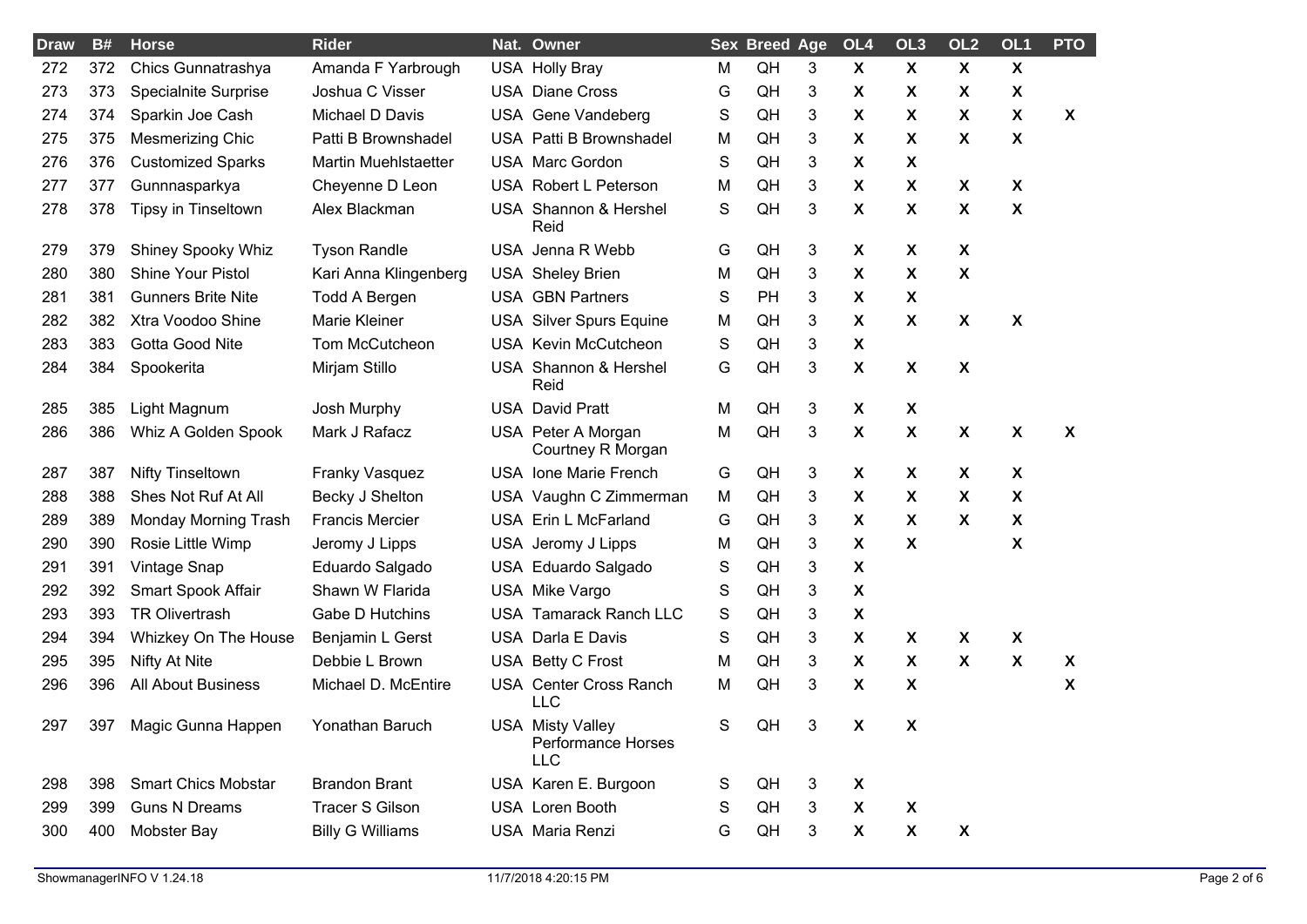| <b>Draw</b> | <b>B#</b> | <b>Horse</b>               | <b>Rider</b>               | Nat. Owner                                                         |             | <b>Sex Breed Age</b> |   | OL <sub>4</sub>           | OL <sub>3</sub>           | OL <sub>2</sub>           | OL <sub>1</sub>           | <b>PTO</b>                |
|-------------|-----------|----------------------------|----------------------------|--------------------------------------------------------------------|-------------|----------------------|---|---------------------------|---------------------------|---------------------------|---------------------------|---------------------------|
| 301         | 401       | Whizkeybenthellbound       | <b>Todd Crawford</b>       | USA MC Performance<br><b>Horses</b>                                | S           | QH                   | 3 | $\boldsymbol{\mathsf{X}}$ | $\boldsymbol{\mathsf{X}}$ | $\boldsymbol{\mathsf{X}}$ | $\boldsymbol{\mathsf{X}}$ |                           |
| 302         | 402       | Commando Dun It            | Stephen T Siadik, Jr       | USA Dana Lee Grafft                                                | S           | QH                   | 3 | $\boldsymbol{\mathsf{X}}$ | X                         | X                         | $\boldsymbol{\mathsf{X}}$ |                           |
| 303         | 403       | Gunnashine Ya              | Fernando Salgado           | USA Kristen Cantacuzene                                            | S           | QH                   | 3 | X                         | $\boldsymbol{\mathsf{X}}$ |                           |                           |                           |
| 304         | 404       | Xtra Chex Step             | Shane Allen Brown          | <b>USA Alison M Bendele</b>                                        | S           | QH                   | 3 | $\boldsymbol{\mathsf{X}}$ | X                         | X                         | $\boldsymbol{\mathsf{X}}$ |                           |
| 305         | 405       | Designed To Spark          | Andrea Fappani             | USA Rancho Oso Rio LLC                                             | S           | QH                   | 3 | $\boldsymbol{\mathsf{X}}$ |                           |                           |                           |                           |
| 306         | 406       | Love To Loveya             | Martin L Larcombe          | <b>USA Tony Mitchell</b>                                           | М           | QH                   | 3 | $\boldsymbol{\mathsf{X}}$ |                           |                           |                           |                           |
| 307         | 407       | Xtra Wimpys Catalyst       | <b>Trevor Elliott Dare</b> | <b>USA</b> Ixtul Quarter Horses<br><b>LLC</b>                      | S           | QH                   | 3 | $\boldsymbol{\mathsf{X}}$ |                           |                           |                           |                           |
| 308         | 408       | Mr Gunna Chic              | <b>Hava Vital</b>          | <b>USA Misty Valley</b><br><b>Performance Horses</b><br><b>LLC</b> | S           | QH                   | 3 | $\boldsymbol{\mathsf{X}}$ | $\boldsymbol{\mathsf{X}}$ | X                         | $\boldsymbol{\mathsf{X}}$ |                           |
| 309         | 409       | <b>Smart Star Brite</b>    | Stefano Calcagnini         | <b>USA</b> Amabile & Strusiner                                     | M           | QH                   | 3 | X                         | X                         |                           |                           |                           |
| 310         | 410       | Spooks Packin Guns         | Cody Puttkamer             | USA Chad & Molly Cherry                                            | G           | QH                   | 3 | $\boldsymbol{\mathsf{X}}$ | $\boldsymbol{\mathsf{X}}$ | $\boldsymbol{\mathsf{X}}$ | $\boldsymbol{\mathsf{X}}$ |                           |
| 311         | 411       | <b>Baylees Latte</b>       | Dallas D Cunningham        | USA Joseph Treib                                                   | S           | QH                   | 3 | $\boldsymbol{\mathsf{X}}$ | $\boldsymbol{\mathsf{X}}$ | $\boldsymbol{\mathsf{X}}$ | $\boldsymbol{\mathsf{X}}$ |                           |
| 312         | 412       | Guns On Line               | <b>Justin Michels</b>      | USA Mary A Jansma                                                  | S           | QH                   | 3 | $\boldsymbol{\mathsf{X}}$ | $\boldsymbol{\mathsf{X}}$ |                           |                           |                           |
| 313         | 413       | Magnums Trigger            | Shannon L Rafacz           | USA Peter A Morgan<br>Courtney R Morgan                            | S           | QH                   | 3 | $\boldsymbol{\mathsf{X}}$ | $\pmb{\chi}$              | X                         | $\boldsymbol{\mathsf{X}}$ |                           |
| 314         | 414       | <b>KR Retro</b>            | <b>Brent Naylor</b>        | USA Three Forty-One Group<br>LLC                                   | S           | QH                   | 3 | $\boldsymbol{\mathsf{X}}$ | $\boldsymbol{\mathsf{X}}$ | X                         |                           |                           |
| 315         | 415       | Shr Qts Diamondcutter      | <b>Garrett Thurner</b>     | USA Peter J Benker<br>Missy Benker                                 | S           | PH                   | 3 | $\boldsymbol{\mathsf{X}}$ | $\boldsymbol{\mathsf{X}}$ | $\boldsymbol{\mathsf{X}}$ | $\boldsymbol{\mathsf{X}}$ |                           |
| 316         | 416       | Play Ruf                   | Arno Honstetter            | USA Vaughn C Zimmerman                                             | $\mathsf S$ | QH                   | 3 | $\boldsymbol{\mathsf{X}}$ | X                         |                           |                           |                           |
| 317         | 417       | Gunnagunya                 | Barbara Bouchard           | CAN Glenn Young                                                    | S           | QH                   | 3 | $\boldsymbol{\mathsf{X}}$ | $\boldsymbol{\mathsf{X}}$ | $\boldsymbol{\mathsf{X}}$ |                           |                           |
| 318         | 418       | Ruf N Smart Spook          | Shauna Larcombe            | USA Rosanne Sternberg                                              | S           | QH                   | 3 | $\boldsymbol{\mathsf{X}}$ | X                         | X                         |                           | $\boldsymbol{\mathsf{X}}$ |
| 319         | 419       | Jolene Cash                | James N (Trey) Pool III    | USA Rails Bales & Tales LLC                                        | M           | QH                   | 3 | $\boldsymbol{\mathsf{X}}$ | $\boldsymbol{\mathsf{X}}$ | X                         |                           |                           |
| 320         | 420       | Colonel Magnum             | Riccardo Nicolazzi         | <b>USA Houston Performance</b><br><b>Horses</b>                    | S           | PH                   | 3 | $\boldsymbol{\mathsf{X}}$ | $\boldsymbol{\mathsf{X}}$ | X                         |                           |                           |
| 321         | 421       | Berry Chic Shine           | <b>Shelby Mitchell</b>     | CAN Anna Fontana                                                   | М           | QH                   | 3 | $\boldsymbol{\mathsf{X}}$ | $\boldsymbol{\mathsf{X}}$ | $\boldsymbol{\mathsf{X}}$ | $\boldsymbol{\mathsf{X}}$ |                           |
| 322         | 422       | Houstonshinesontexas       | <b>Emily Emerson</b>       | <b>USA Emily Emerson</b>                                           | G           | QH                   | 3 | X                         | X                         | X                         | X                         |                           |
| 323         | 423       | A Genuine Magnum           | Jimmy Van Der Hoeven       | <b>USA Viola Scott</b>                                             | S           | QH                   | 3 | $\boldsymbol{\mathsf{X}}$ | $\boldsymbol{\mathsf{X}}$ |                           |                           |                           |
| 324         | 424       | <b>Vintage Dun Smartly</b> | <b>Edward L Harrison</b>   | USA Sliding S Farm                                                 | S           | QH                   | 3 | $\boldsymbol{\mathsf{X}}$ | $\pmb{\chi}$              | $\boldsymbol{\mathsf{X}}$ | $\boldsymbol{\mathsf{X}}$ |                           |
| 325         | 425       | Slidin Spark               | Gabriel B Diano            | <b>USA Slidin Spark Partners</b>                                   | S           | QH                   | 3 | $\boldsymbol{\mathsf{X}}$ | $\boldsymbol{\mathsf{X}}$ |                           |                           |                           |
| 326         | 426       | <b>Ruf N Shiney</b>        | Jason Vanlandingham        | USA Vaughn C Zimmerman                                             | S           | QH                   | 3 | X                         |                           |                           |                           |                           |
| 327         | 427       | Mob Whiz                   | Roberto Berti              | <b>USA Andreas Braeuer</b>                                         | S           | QH                   | 3 | $\boldsymbol{\mathsf{X}}$ | $\boldsymbol{\mathsf{X}}$ | X                         |                           |                           |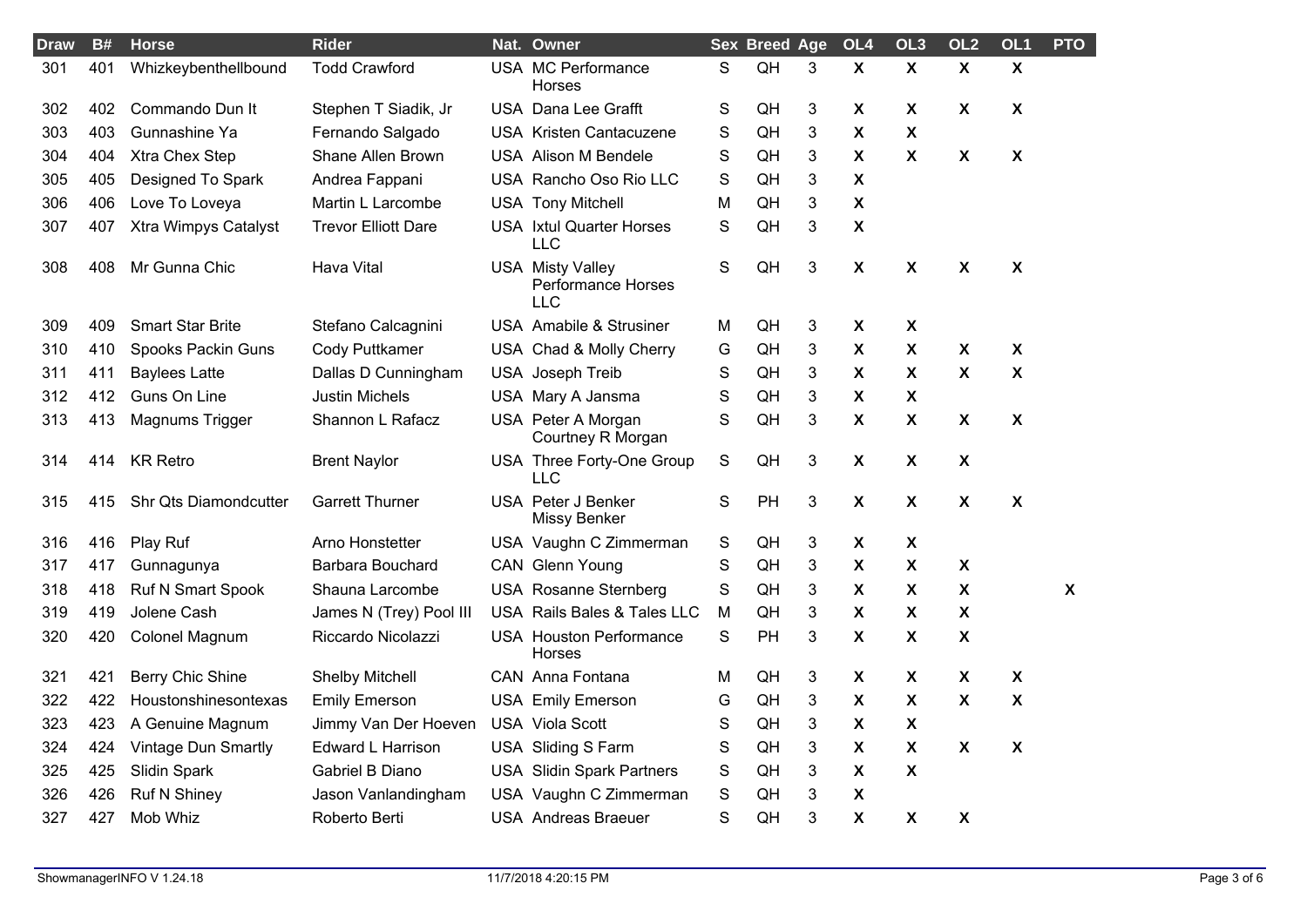| <b>Draw</b> | B#  | <b>Horse</b>               | <b>Rider</b>               | Nat. Owner                                             |   | <b>Sex Breed Age</b> |   | OL <sub>4</sub>           | OL <sub>3</sub>           | OL <sub>2</sub>           | OL <sub>1</sub>           | <b>PTO</b>                |
|-------------|-----|----------------------------|----------------------------|--------------------------------------------------------|---|----------------------|---|---------------------------|---------------------------|---------------------------|---------------------------|---------------------------|
| 328         | 428 | <b>Bee Whizz</b>           | Pedro Baiao                | USA Kim L Muehlstaetter<br><b>Martin Muehlstaetter</b> | S | QH                   | 3 | $\boldsymbol{\mathsf{X}}$ | $\boldsymbol{\mathsf{X}}$ |                           |                           |                           |
| 329         | 429 | Gunna Be A Big Hit         | Erik Caddeo                | <b>USA</b> Arcese Quarter Horses<br><b>USA</b>         | S | QH                   | 3 | X                         | X                         | X                         | X                         |                           |
| 330         | 430 | Lil Chexy Gun              | <b>Matthew Hudson</b>      | CAN Dareth J Miller                                    | M | QH                   | 3 | X                         | X                         | X                         |                           |                           |
| 331         | 431 | <b>Smokin Hot Dream</b>    | Nicole Schneider           | USA Michael H Hancock                                  | M | QH                   | 3 | X                         | X                         | X                         | X                         |                           |
| 332         | 432 | Lenaschicatrashya          | Benjamin Beckett           | USA Teresa Orrico                                      | M | QH                   | 3 | X                         | X                         | X                         | X                         |                           |
| 333         | 433 | Gunnabeashiner             | <b>Richard Pokluda</b>     | USA Rancho Sereno LLC                                  | M | QH                   | 3 | X                         | X                         | X                         | X                         |                           |
| 334         | 434 | Off N Running              | Austin Lee Roush           | <b>USA Matt Roush</b>                                  | S | QH                   | 3 | X                         | X                         | X                         | X                         |                           |
| 335         | 435 | Conquistadortwizzler       | Peter Defreitas            | USA Double Run Farm                                    | S | QH                   | 3 | X                         |                           |                           |                           |                           |
| 336         | 436 | <b>Whizzys Tinseltown</b>  | Loris Epis                 | CAN John Fletcher                                      | M | QH                   | 3 | X                         | X                         |                           |                           |                           |
| 337         | 437 | A Spooky Gal               | Sean Johnson               | <b>USA Richard S Davis</b>                             | M | QH                   | 3 | X                         | $\boldsymbol{\mathsf{X}}$ | X                         |                           |                           |
| 338         | 438 | Ladysdreamofblueeyes       | Craig C Schmersal          | USA Tim J Anderson                                     | S | QH                   | 3 | $\boldsymbol{\mathsf{X}}$ |                           |                           |                           |                           |
| 339         | 439 | <b>Tinkers Hot Chillie</b> | <b>Rocky Dare</b>          | USA High Hopes Farm Of W<br>Grove LLC                  | M | QH                   | 3 | $\boldsymbol{\mathsf{X}}$ | $\boldsymbol{\mathsf{X}}$ | $\boldsymbol{\mathsf{X}}$ |                           | X                         |
| 340         | 440 | Smart Lil Addy Tude        | Nathan T Piper             | USA Rosanne Sternberg                                  | M | QH                   | 3 | X                         | X                         |                           |                           |                           |
| 341         | 441 | Itsallaboutthatbase        | Jackson A Porath           | USA Christopher J Park                                 | M | QH                   | 3 | X                         | X                         | X                         | X                         |                           |
| 342         | 442 | Zeero                      | <b>Edvaldo Goncalves</b>   | USA Slide or Die LLC                                   | S | QH                   | 3 | $\boldsymbol{\mathsf{X}}$ | X                         | $\mathbf{x}$              | $\boldsymbol{\mathsf{X}}$ |                           |
| 343         | 443 | Deadly N Dangerous         | <b>Todd Sommers</b>        | USA McGee Farms LLC                                    | S | QH                   | 3 | X                         | X                         |                           |                           | X                         |
| 344         | 444 | Katie Gun A Dunnit         | Jerry W Fowler             | <b>USA Priss M Leslie</b>                              | M | QH                   | 3 | $\boldsymbol{\mathsf{X}}$ | $\boldsymbol{\mathsf{X}}$ | $\boldsymbol{\mathsf{X}}$ | X                         | $\boldsymbol{\mathsf{X}}$ |
| 345         | 445 | Wallas Chic Diana          | <b>Matt Mills</b>          | <b>USA</b> Janice Dickson                              | M | QH                   | 3 | X                         | X                         |                           |                           |                           |
| 346         | 446 | Walla Walla Grace          | Jeff Buckley               | USA Walter A Buckley, III                              | M | QH                   | 3 | $\boldsymbol{\mathsf{X}}$ | X                         | X                         | X                         |                           |
| 347         | 447 | Magnums Gun                | Sam L Schaffhauser         | <b>USA Sammy Graham</b>                                | S | QH                   | 3 | X                         | X                         |                           |                           |                           |
| 348         | 448 | Mizzen Ya                  | Jesse Beckley              | <b>CAN</b> Jesse Beckley                               | M | QH                   | 3 | X                         | X                         | X                         |                           |                           |
| 349         | 449 | Tinseltown Joe             | Ann Salmon                 | <b>USA John McCarroll</b>                              | G | QH                   | 3 | $\boldsymbol{\mathsf{X}}$ | X                         | X                         |                           | X                         |
| 350         | 450 | Lil Trash Talk             | <b>Ben S Baldus</b>        | <b>USA</b> Brooke Wharton                              | S | QH                   | 3 | X                         | X                         | X                         | X                         |                           |
| 351         | 451 | Magic Jersey               | Jarvis M Anderson          | USA Jarvis M Anderson                                  | S | QH                   | 3 | $\boldsymbol{\mathsf{X}}$ | X                         | X                         |                           |                           |
| 352         | 452 | Smooth Shine Line          | Vanessa Strotmann          | USA Terry Morgan                                       | S | QH                   | 3 | X                         | X                         |                           |                           |                           |
| 353         | 453 | MJG Hollywood Jersey       | Matthew Armenta            | <b>USA</b> Janet Cowles                                | M | QH                   | 3 | $\boldsymbol{\mathsf{X}}$ | X                         | X                         |                           |                           |
| 354         |     | 454 Majors Lucky Lena      | Jason Scott Torpey         | <b>USA Torpey Performance</b><br>Horses                | S | QH                   | 3 | X                         | $\pmb{\mathsf{X}}$        | X                         | X                         |                           |
| 355         | 455 | Codes Lady Kippernic       | <b>Glen Arthur Estival</b> | USA Susan S Meyer                                      | M | QH                   | 3 | X                         | X                         | X                         | X                         |                           |
| 356         | 456 | Gunnatractor               | Abigayle Mixon             | USA Bruna Bertolani                                    | S | QH                   | 3 | X                         | X                         | X                         |                           |                           |
| 357         | 457 | <b>RSC Ramiro</b>          | Justin W Mathison          | <b>USA Miguel Cavazos</b><br>Guerrero                  | S | QH                   | 3 | $\boldsymbol{\mathsf{X}}$ | X                         | X                         |                           |                           |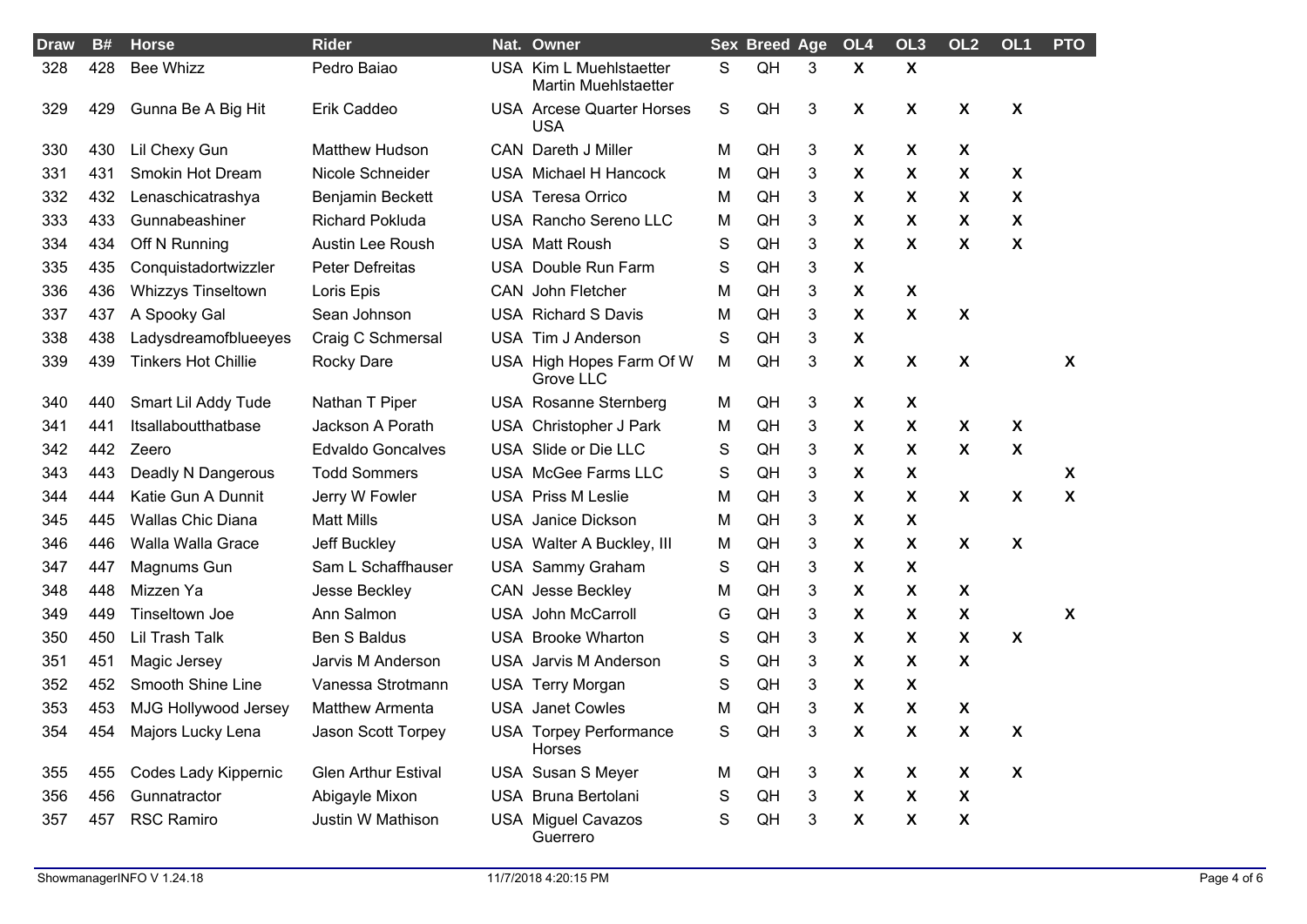| <b>Draw</b> | B#  | <b>Horse</b>               | <b>Rider</b>                          | Nat. Owner                                         |             | <b>Sex Breed Age</b>   |                           | OL4                       | OL <sub>3</sub>           | OL <sub>2</sub>           | OL <sub>1</sub>           | <b>PTO</b>                |
|-------------|-----|----------------------------|---------------------------------------|----------------------------------------------------|-------------|------------------------|---------------------------|---------------------------|---------------------------|---------------------------|---------------------------|---------------------------|
| 358         | 458 | Isnt She Perfect           | Kole Price                            | <b>USA Amy Medows</b>                              | M           | QH                     | 3                         | $\boldsymbol{\mathsf{X}}$ |                           |                           |                           |                           |
| 359         | 459 | <b>Custom Olena</b>        | Adam Hendrickson                      | <b>USA Roger Weibel</b>                            | S           | QH                     | 3                         | X                         | X                         |                           |                           |                           |
| 360         | 460 | Untrashyable               | Robin Schoeller                       | USA Untrashyable Partners                          | M           | QH                     | 3                         | $\boldsymbol{\mathsf{X}}$ | $\boldsymbol{\mathsf{X}}$ |                           |                           |                           |
| 361         | 461 | Shining On Line            | Patrick R Flaherty                    | <b>USA</b> Justin Michels<br><b>Ashley Michels</b> | S           | QH                     | 3                         | $\boldsymbol{X}$          | $\boldsymbol{\mathsf{X}}$ |                           |                           |                           |
| 362         | 462 | <b>CSR Flash Mob</b>       | Jordan Larson                         | <b>USA Diane Mesmer</b>                            | S           | QH                     | 3                         | X                         |                           |                           |                           |                           |
| 363         | 463 | The Trash Man PPH          | Andy J Chwala                         | <b>USA Kristen Partee</b>                          | S           | QH                     | 3                         | $\boldsymbol{\mathsf{X}}$ | X                         | X                         | X                         |                           |
| 364         | 464 | <b>Alittle Pale</b>        | <b>Kim Diercks</b>                    | USA Talea Andrea Brown                             | M           | QH                     | 3                         | X                         | X                         | X                         | $\boldsymbol{\mathsf{X}}$ | $\boldsymbol{\mathsf{X}}$ |
| 365         | 465 | Jer Z Lilly                | Joe S Schmidt                         | <b>USA Shelly R Martinez</b>                       | M           | QH                     | 3                         | $\boldsymbol{\mathsf{X}}$ | X                         | X                         | X                         |                           |
| 366         | 466 | <b>Wranglin For Chicks</b> | Pierre-Luc Phaneuf                    | USA Bur Oak LLC                                    | S           | QH                     | 3                         | X                         | X                         | X                         |                           |                           |
| 367         | 467 | <b>Cromed Pale Face</b>    | <b>Todd Martin</b>                    | <b>USA Terri L Prickett</b>                        | S           | QH                     | 3                         | $\boldsymbol{\mathsf{X}}$ | X                         | X                         | X                         |                           |
| 368         | 468 | <b>Mighty Mobster</b>      | Josiane Gauthier                      | USA Robbin E Longwell                              | S           | QH                     | 3                         | X                         | X                         | $\boldsymbol{\mathsf{X}}$ |                           |                           |
| 369         | 469 | Walla Tinseltown           | Mathieu Buton                         | <b>USA</b> Jacques Despins                         | S           | QH                     | 3                         | $\boldsymbol{\mathsf{X}}$ | X                         |                           |                           |                           |
| 370         | 470 | Spooks Gotta Crush         | Ruben Vandorp                         | USA Vandorp Inc.                                   | S           | PH                     | 3                         | X                         | $\boldsymbol{\mathsf{X}}$ |                           |                           |                           |
| 371         | 471 | <b>Chicn Tinseltown</b>    | Dean B Brown                          | <b>USA</b> Arcese Quarter Horses<br><b>USA</b>     | S           | QH                     | 3                         | $\boldsymbol{\mathsf{X}}$ |                           |                           |                           |                           |
| <b>SC</b>   | 472 | <b>Goodtime Tinseltown</b> | <b>Colin James Fitzpatrick</b>        | <b>USA Carl Lambert</b>                            | $\mathbb M$ | QH                     | 3                         | X                         | X                         |                           |                           |                           |
| SC          | 473 | Lil Sancho Joe             | <b>RIDER NOT</b><br><b>DESIGNATED</b> | USA Wright Reining LLC                             | S           | QH                     | 3                         | $\mathsf X$               |                           |                           |                           |                           |
| SC          | 474 | Shine Amigo Shine          | <b>RIDER NOT</b><br><b>DESIGNATED</b> | USA Amabile & Strusiner                            | S           | QH                     | $\ensuremath{\mathsf{3}}$ | $\boldsymbol{X}$          |                           |                           |                           |                           |
| SC          | 475 | Rompope Tinseltown         | <b>RIDER NOT</b><br><b>DESIGNATED</b> | <b>USA Pedro Pastor</b><br>Hernandez               | S           | QH                     | 3                         | $\boldsymbol{X}$          |                           |                           |                           |                           |
| <b>SC</b>   | 476 | Nu Guns In Town            | <b>RIDER NOT</b><br><b>DESIGNATED</b> | USA Robbin E Longwell                              | S           | QH                     | 3                         | $\boldsymbol{X}$          |                           |                           |                           |                           |
| <b>SC</b>   | 477 | <b>Goodtime General</b>    | <b>RIDER NOT</b><br><b>DESIGNATED</b> | <b>USA</b> Jennifer T Deweese                      | S           | QH                     | 3                         | $\boldsymbol{X}$          |                           |                           |                           |                           |
| <b>SC</b>   | 478 | Pearl Handle Gun           | <b>RIDER NOT</b><br><b>DESIGNATED</b> | <b>USA Terry P Leffew</b>                          | M           | QH                     | 3                         | $\mathsf X$               |                           |                           |                           |                           |
| <b>SC</b>   | 479 | Wind Up Your Guns          | <b>RIDER NOT</b><br><b>DESIGNATED</b> | <b>USA Koby Kempel</b>                             | S           | QH                     | 3                         | $\mathsf X$               |                           |                           |                           |                           |
| SC          | 480 | Sparky Jac Dun It          | <b>RIDER NOT</b><br><b>DESIGNATED</b> | <b>USA</b> Dean R Spence                           | G           | QH                     | $\ensuremath{\mathsf{3}}$ | $\mathsf X$               |                           |                           |                           |                           |
| SC          | 481 | Rhmgunnahopeforcash        | <b>RIDER NOT</b><br><b>DESIGNATED</b> | USA Roger H Moss, Jr                               | M           | $\mathsf{Q}\mathsf{H}$ | $\ensuremath{\mathsf{3}}$ | $\mathsf X$               |                           |                           |                           |                           |
| SC          | 482 | Jenny Palomino             | <b>RIDER NOT</b><br><b>DESIGNATED</b> | USA Blair P Cummings                               | $\mathbb M$ | $\mathsf{Q}\mathsf{H}$ | 3                         | $\mathsf X$               |                           |                           |                           |                           |